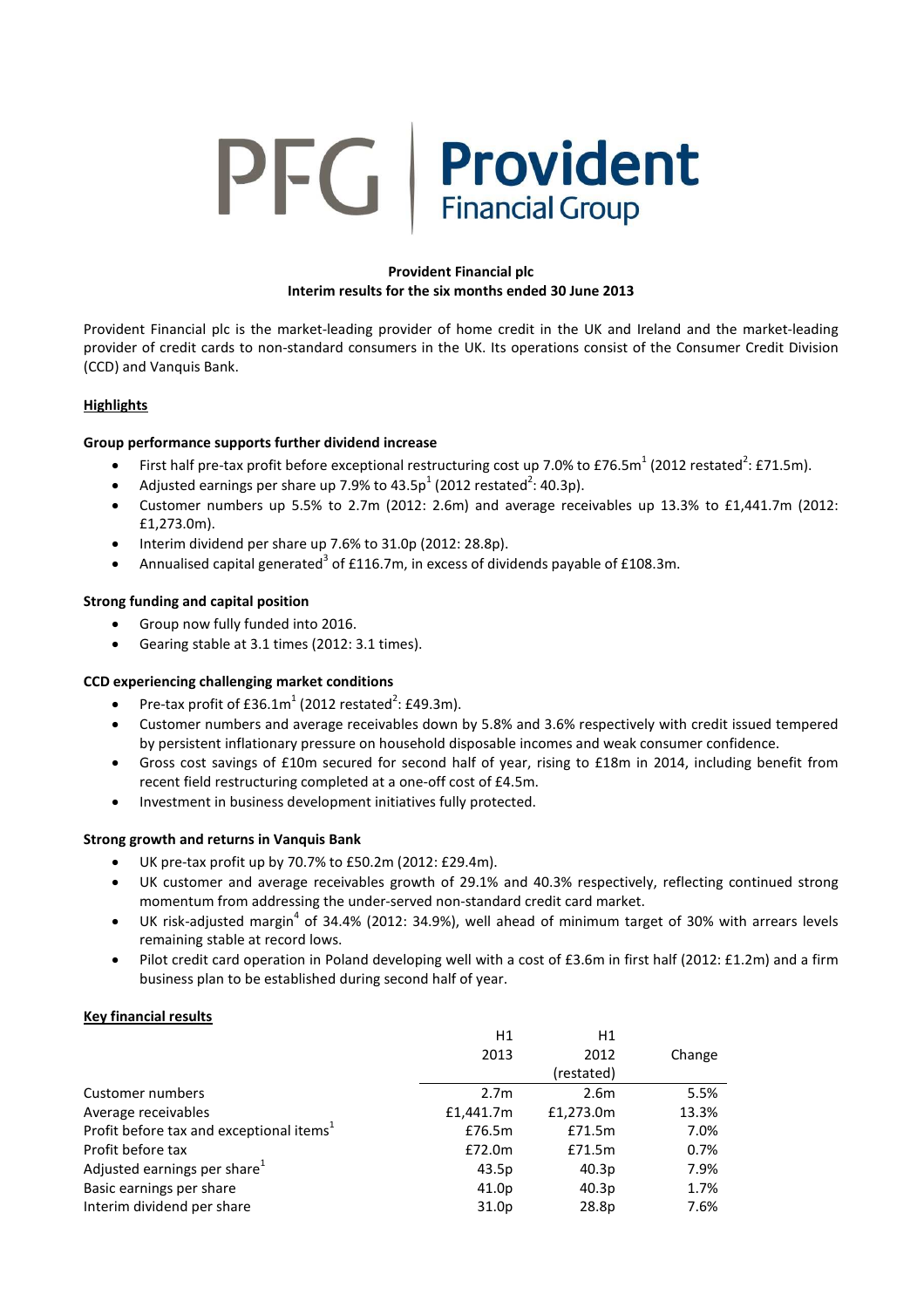#### **Peter Crook, Chief Executive, commented:**

"I am pleased to announce a 7.6% increase in the interim dividend which is fully supported by adjusted earnings per share growth of 7.9%, strong capital generation and a very robust funding and liquidity position.

Vanquis Bank has produced another excellent performance with first half UK profits up over 70%. The business continues to generate strong customer growth and margins through developing the under-served non-standard credit card market whilst continuing to apply tight credit standards.

CCD is experiencing weaker demand from the home credit customer base, with the persistent rise in day-to-day living costs putting pressure on household disposable incomes and reducing confidence. In view of lower activity levels, action has already been taken to reduce the cost base which will benefit the financial performance of the business in the second half and beyond.

The group overall has performed in line with its internal plan in the first half of 2013 and expects to do so for the year as a whole."

| <b>Enquiries:</b>                    | Today         | <b>Thereafter</b> |
|--------------------------------------|---------------|-------------------|
| Media                                |               |                   |
| David Stevenson, Provident Financial | 020 7404 5959 | 01274 351351      |
| Gill Ackers/Eilis Murphy, Brunswick  | 020 7404 5959 | 020 7404 5959     |
| <b>Investor Relations</b>            |               |                   |
| Gary Thompson, Provident Financial   | 020 7404 5959 | 01274 351351      |

*1 2013 first half profit before tax is stated before an exceptional cost of £4.5m in respect of a restructuring of the field management force within CCD.*

- *2 First half profit before tax in 2012 has been restated from £72.9m to £71.5m following the mandatory adoption of the amended IAS 19, 'Employee Benefits' from 1 January 2013. The impact on the first half of 2012 has been to reduce profit before tax by £1.4m and increase the actuarial gain taken through the consolidated statement of comprehensive income by £1.4m with no impact on the balance sheet.*
- *3 Capital generated is calculated as net cash generated from operating activities, after adding back 80% of the growth in customer receivables funded by borrowings, less net cash used in investing activities.*
- *4 Revenue less impairment as a percentage of average receivables for the 12 months ended 30 June.*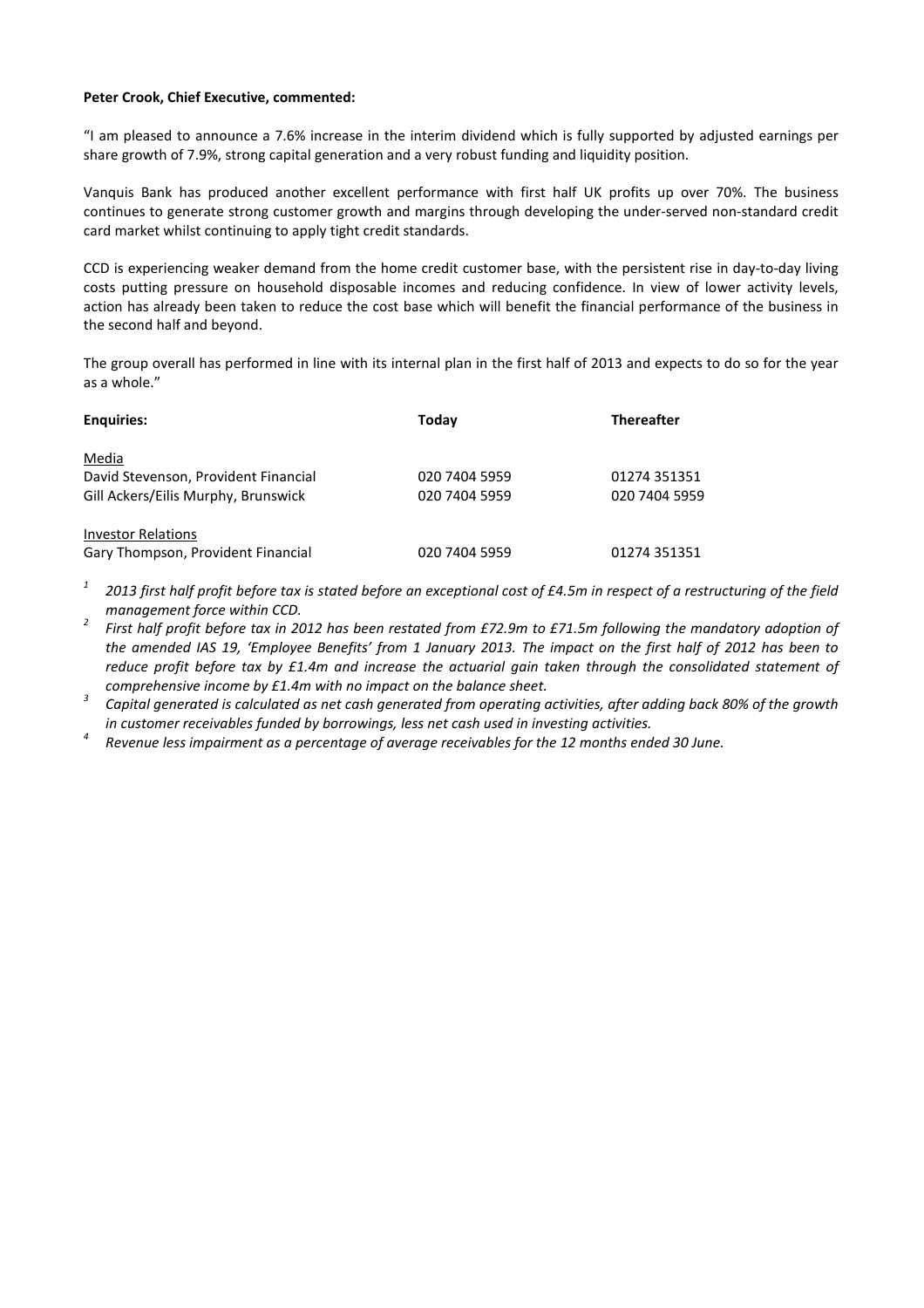#### **Interim report**

#### **Group results**

The group has reported first half pre-tax profit prior to exceptional items up 7.0% to £76.5m (2012 restated: £71.5m). Vanquis Bank has continued to outperform its internal plan whilst CCD has experienced weak demand from the home credit customer base through the first half of the year. Adjusted earnings per share of 43.5p (2012 restated: 40.3p) grew by 7.9%, a faster rate than pre-tax earnings reflecting the reduction in the statutory rate of UK corporation tax from 24% to 23% on 1 April 2013.

CCD first half profits were £36.1m (2012 restated: £49.3m) reflecting difficult trading conditions. Home credit customer confidence is very low and household incomes remain under persistent pressure from rising food, fuel and utility bills. As a result, demand for credit, particularly from better quality customers who are more typically eligible for higher value, longer duration loans, remains weak and customer numbers and average receivables have shown year-on-year reductions of 5.8% and 3.6% respectively. The annualised revenue yield has strengthened from 89.0% at December 2012 to 92.4% at June 2013. However, whilst credit standards have remained unchanged, impairment has increased at a faster rate than revenues and reduced profitability. This is predominantly a result of the weak demand from existing customers which feeds through directly into a deterioration in arrears, as those customers not wishing to take further credit have less incentive to bring their accounts up to date and typically remain in mild arrears. The business is currently being tightly managed on the basis that the trading environment is unlikely to improve in the near term. Accordingly, a restructuring of the field organisation has recently been completed involving a headcount reduction of 170 without compromising spans of control. This is the main component of year-on-year gross cost savings of £10m secured for the second half of the year, rising to £18m in 2014. The associated redundancy cost of £4.5m has been taken as an exceptional charge in the first half. Investment in business development initiatives, including the launch of an online customer portal, a reloadable prepaid card and a trial of online loans, has been fully protected.

Vanquis Bank has delivered an excellent performance in the first half of 2013 with UK profits up 70.7% to £50.2m (2012: £29.4m). This was ahead of management's internal plans due to delinquency levels remaining stable at record lows for the business. The level of investment in the customer acquisition programme has been maintained and yearon-year customer growth of 29.1% and average receivables growth of 40.3% were delivered against unchanged credit standards. Delinquency levels have remained favourable throughout the first half, reflecting the sound quality of the receivables book and the backdrop of a stable employment market. This has allowed Vanquis Bank to deliver an annualised risk-adjusted margin of 34.4% as at June 2013 (2012: 34.9%), well ahead of its minimum target of 30%.

The pilot credit card operation in Poland is progressing well and provides the foundation for developing a business capable of delivering the group's target returns. The remaining focus of the pilot operation is on continuing to refine the credit tools capable of addressing the whole of the target audience which will then allow a firm business plan to be established during the second half of the year. The cost of the pilot in the first half of the year was £3.6m (2012: £1.2m).

The group's funding and liquidity positions remain strong with gearing of 3.1 times (2012: 3.1 times). The group successfully issued its fourth retail bond in March raising £65m at a coupon of 6.0% with a duration of eight and a half years. As at 30 June 2013, headroom on the group's committed facilities amounted to £346m and, including the additional capacity available for Vanquis Bank to take retail deposits, total funding capacity amounted to £514m. The group's committed debt facilities, together with the retail deposits programme at Vanquis Bank, are now sufficient to fund contractual maturities and projected growth in the business until the seasonal peak in 2016.

In the 12 months to 30 June 2013, the group generated capital of £116.7m from trading operations compared with dividends payable through that period of £108.3m. Vanquis Bank continues to generate capital over and above that required to fund its own growth.

The interim dividend has been increased by 7.6% to 31.0p (2012: 28.8p) reflecting the growth in earnings, strong capital generation and the stated policy of maintaining annual dividend cover of at least 1.25 times.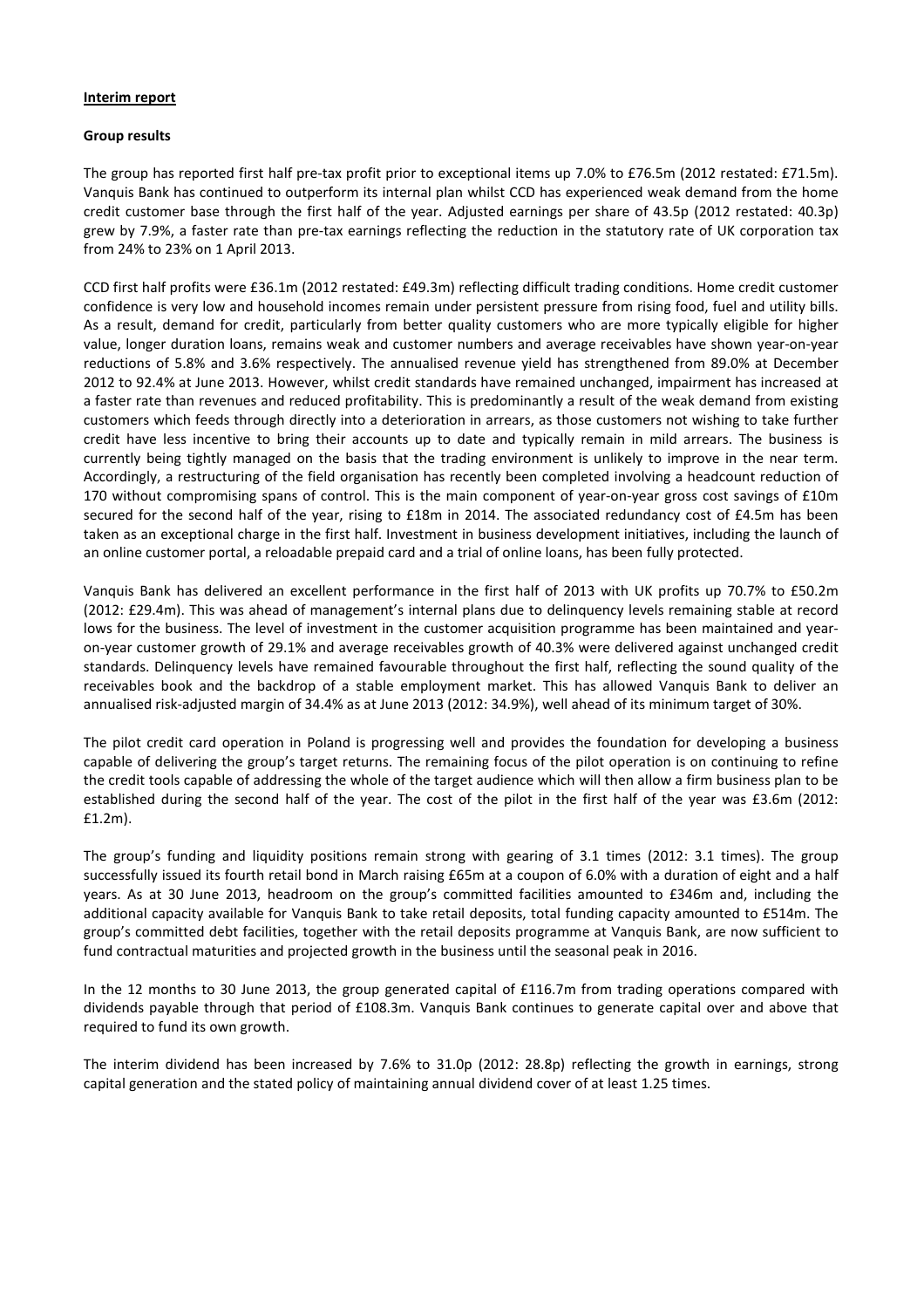#### **Market conditions**

The competitive landscape for CCD remains unchanged with around 500 active home credit participants in the UK. Home credit customers tend to be hourly paid with a bias towards more casual, temporary and part-time employment. Household disposable incomes continue to be adversely affected by the persistent rise in day-to-day living costs and, in particular, the higher winter utility charges billed during the first quarter of the year. The measures of confidence across the customer base are at the lowest level seen for many years and, consequently, demand for credit has been weak during the first half of the year as both customers and agents have displayed increased caution. The reduction in demand has been most apparent from an increased reluctance by better quality existing customers to commit to higher value, longer duration loans.

Vanquis Bank continues to experience strong demand from developing the under-served non-standard UK credit card market. The marketing activity of competitors has continued to increase modestly but it has had no discernible impact on overall new account bookings. The strong momentum from the customer acquisition programme has continued through the first half of the year resulting in record first half new account bookings of 204,000, up from 167,000 in the first half of 2012. Vanquis Bank customers are typically in more regular employment than home credit customers although the business is considerably less sensitive to changes in the employment market than mainstream card issuers. UK unemployment has remained relatively stable through the first half of the year. The combination of stable market conditions and the application of consistently tight underwriting has resulted in delinquency levels being maintained at the record low for the business established in autumn 2012.

#### **Business performance**

#### **CCD**

CCD profits were £36.1m in the first half of 2013 (2012 restated: £49.3m):

|                                              | Six months ended 30 June |          |         |
|----------------------------------------------|--------------------------|----------|---------|
|                                              | $2013^1$                 | $2012^2$ | Change  |
|                                              | $\mathsf{fm}$            | Em       | %       |
|                                              |                          |          |         |
| Customer numbers ('000)                      | 1,668                    | 1,771    | (5.8%)  |
| Period-end receivables                       | 739.6                    | 787.8    | (6.1%)  |
| Average receivables                          | 755.2                    | 783.5    | (3.6%)  |
|                                              |                          |          |         |
| Revenue                                      | 365.6                    | 351.8    | 3.9%    |
| Impairment                                   | (167.0)                  | (135.4)  | (23.3%) |
| Revenue less impairment                      | 198.6                    | 216.4    | (8.2%)  |
| Annualised revenue yield <sup>3</sup>        | 92.4%                    | 89.2%    |         |
| Annualised impairment % revenue <sup>4</sup> | 36.8%                    | 32.8%    |         |
| Costs                                        | (141.5)                  | (144.4)  | 2.0%    |
| Interest                                     | (21.0)                   | (22.7)   | 7.5%    |
| Profit before tax                            | 36.1                     | 49.3     | (26.8%) |

*1 2013 first half profit before tax is stated before an exceptional cost of £4.5m in respect of a restructuring of the field management force.*

*2 First half profit before tax in 2012 has been restated from £50.4m to £49.3m following the mandatory adoption of the amended IAS 19, 'Employee Benefits' from 1 January 2013.*

*3 Revenue as a percentage of average receivables for the 12 months ended 30 June.*

*4 Impairment as a percentage of revenue for the 12 months ended 30 June.*

The first half trading result for CCD was markedly weaker than its internal plan and last year. The pressure on home credit customers' disposable incomes from high food, fuel and utility price inflation has persisted and further undermined the demand for credit. Customers' confidence in relation to their existing and prospective circumstances is measured quarterly and is currently running at the lowest level seen for many years. Weak demand has been particularly apparent amongst better quality existing customers who are the audience for high value, longer duration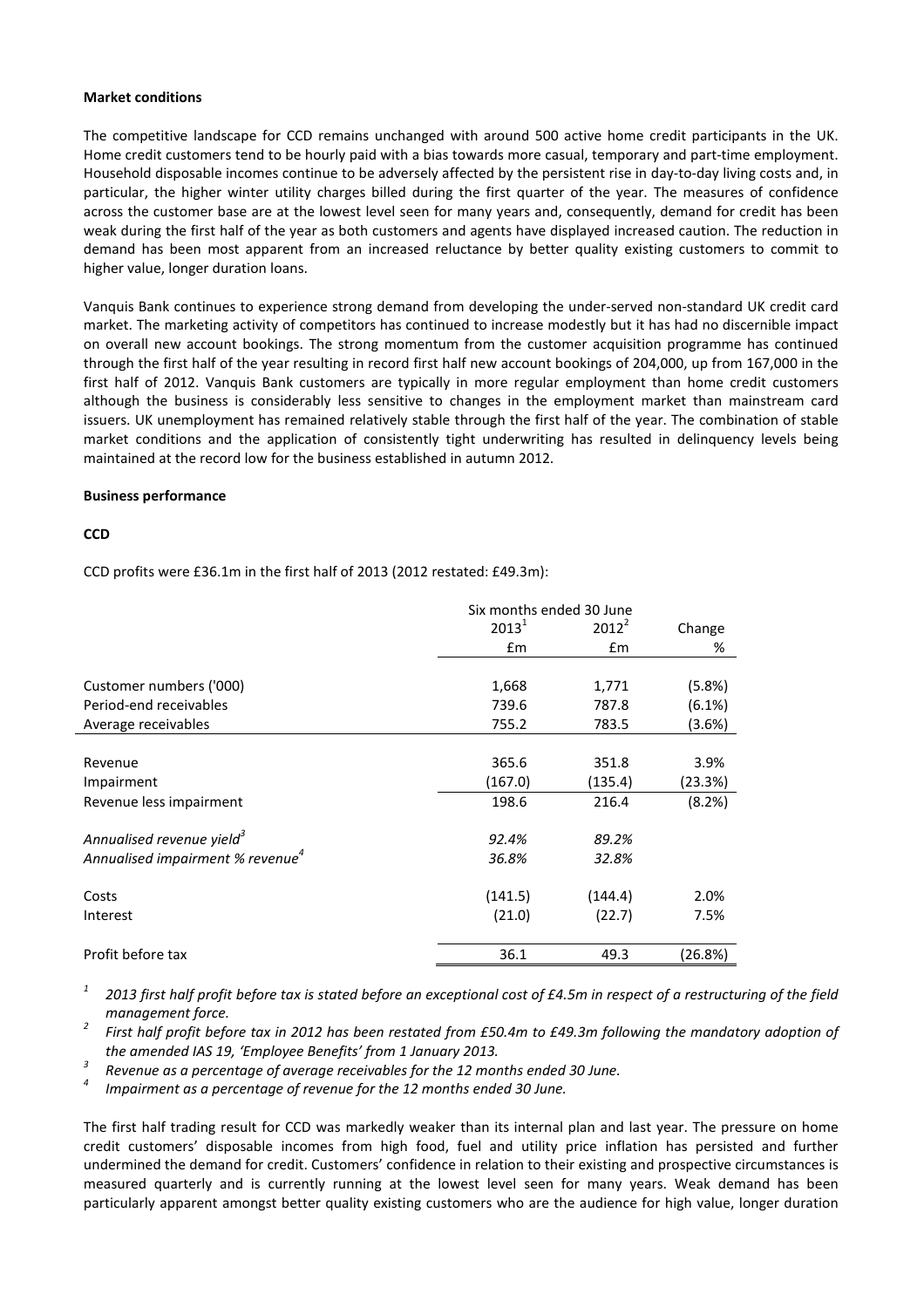loans that tend to be used for more discretionary items of expenditure. More broadly, the pressure on household disposable incomes has dictated that tight credit standards have remained in place throughout the first half of the year, reducing the average loan size across the customer base as well as the flow of new customers into the business.

Customer numbers at the end of June were down 5.8% year-on-year reflecting both lower recruitment and the reduction in re-serving existing customers with new loans. Receivables at the end of June were 6.1% lower and average receivables showed a year-on-year reduction of 3.6% reflecting the combination of weaker demand, tight credit standards and lower customer recruitment.

The annualised revenue yield has remained robust, strengthening to 92.4% at the end of June from 89.0% at December 2012. This reflects the shift in mix of loans resulting primarily from the reduction in demand for longer duration loans which carry a lower yield than shorter term products.

Whilst credit standards have remained unchanged, the annualised ratio of impairment to revenue increased from 33.0% at December 2012 to 36.8% at the end of June. Approximately 1.5% of the uplift is due to the increase in the annualised revenue yield. The larger influence is the deterioration in the arrears profile which results directly from weaker demand, because those existing customers not wishing to take further credit have less incentive to bring their accounts up to date and typically remain in mild arrears. Management's forecast for the second half of the year is for demand and the rate of impairment to stabilise as the business enters its peak trading period.

Costs have remained tightly controlled through the first half of the year and showed a year-on-year reduction of 2.0%. The business is being managed on the basis that the trading environment is unlikely to improve significantly in the near term which makes managing the cost base a priority. Accordingly, a number of measures have been taken to secure gross cost savings of £10m in the second half of the year, rising to £18m in 2014. In particular, field management headcount has recently been reduced by 170, representing a downsizing of approximately 10%. The reduction reflects the recent decline in activity levels as well as the consolidation of agencies that has taken place over the last 18 months. It returns the spans of control to a level wholly appropriate for managing the agency network at today's activity levels. An exceptional restructuring cost of £4.5m has been charged in the first half in respect of associated redundancy costs.

Interest costs were 7.5% lower than the first half of last year reflecting the 3.6% reduction in average receivables and a small reduction in the rate paid on funding the business.

Expenditure on the business development programme has been fully protected since broadening the customer and product proposition remains central to the medium-term growth prospects of the business. CCD is trialling two new products to complement the existing home credit offering:

- A prepaid reloadable MasterCard, called the '24/7' card, is being trialled in approximately 20% of the business in order to address the continued rise in internet usage and online shopping. The card allows better quality customers, who have been pre-approved by their agents and passed central underwriting, to top-up their card via an online customer portal at any time during the day. Roll-out to other regions is expected in the first quarter of 2014.
- The launch of an online loan product called 'Provident Online'. An online loan product proposition is a natural extension to the home credit offering, targeting the market segment immediately adjacent to home credit which will include paid-up home credit customers. Short-term, small-sum loans are delivered remotely via the faster payments system and fixed repayments are collected weekly from the customer's bank account. Consistent with the home credit offering, there are no late payment fees or hidden charges. The online loan is currently being offered to an increasing proportion of visitors to the Provident Personal Credit website. To date, the product has been well received and has created a good flow of business, including home credit referrals for those applicants who have been declined an online loan.

Investment in IT remains central to many of the initiatives taking place across the business. It is also important in driving greater efficiency. The first half of the year has seen the development of a smart phone collections app for agents which is intended to replace the typical paper-based process currently used. The app allows agents to download details of their weekly rounds onto their smart phone, enter payments, perform all necessary calculations and automatically transmits all activity directly to CCD's central systems avoiding the need for manual data entry via branch systems. The app is currently being trialled by around 250 agents and has been well received. Roll-out is expected from later this year.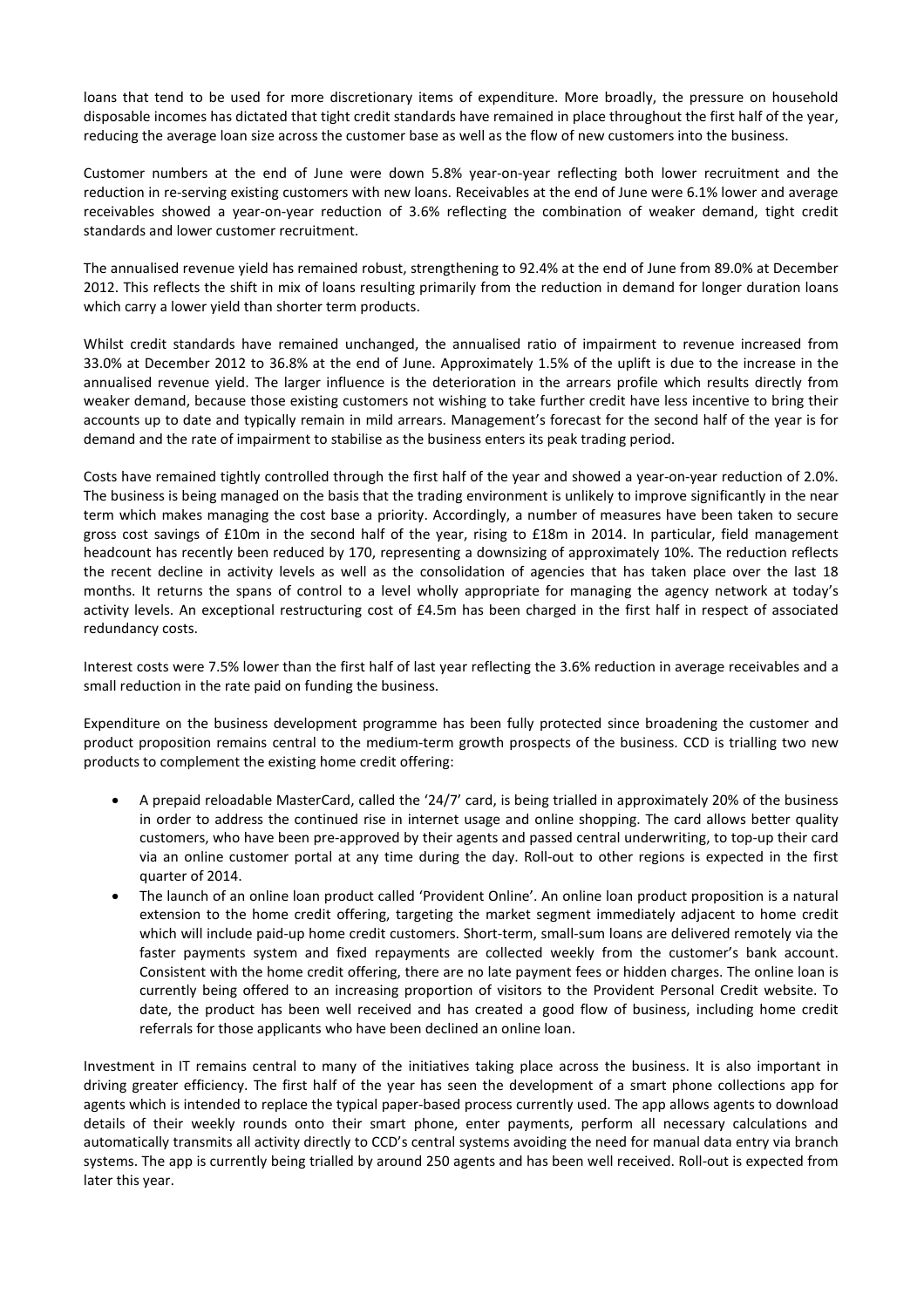The programme to consolidate smaller, less profitable agencies into larger, better managed agencies has now been completed. As a result, agency numbers have reduced from 9,800 at the start of the year to 9,500 at the end of June but are not anticipated to reduce any further.

# **Vanquis Bank**

Vanquis Bank generated profit before tax of £46.6m in the six months ended 30 June 2013 (2012: £28.2m) analysed as follows:

| Six months ended 30 June |       |          |
|--------------------------|-------|----------|
| 2013                     | 2012  | Change   |
| £m                       | £m    | %        |
|                          |       |          |
| 50.2                     | 29.4  | 70.7%    |
| (3.6)                    | (1.2) | (200.0%) |
| 46.6                     | 28.2  | 65.2%    |
|                          |       |          |

#### Vanquis Bank - UK

|                                              | Six months ended 30 June |               |         |
|----------------------------------------------|--------------------------|---------------|---------|
|                                              | 2013                     | 2012          | Change  |
|                                              | $\mathsf{fm}$            | $\mathsf{fm}$ | %       |
|                                              |                          |               |         |
| Customer numbers ('000)                      | 1,003                    | 777           | 29.1%   |
| Period-end receivables                       | 723.6                    | 525.1         | 37.8%   |
| Average receivables                          | 683.8                    | 487.5         | 40.3%   |
|                                              |                          |               |         |
| Revenue                                      | 178.0                    | 127.7         | 39.4%   |
| Impairment                                   | (64.6)                   | (45.6)        | (41.7%) |
| Revenue less impairment                      | 113.4                    | 82.1          | 38.1%   |
| Annualised risk-adjusted margin <sup>1</sup> | 34.4%                    | 34.9%         |         |
| Costs                                        | (47.8)                   | (40.5)        | (18.0%) |
| Interest                                     | (15.4)                   | (12.2)        | (26.2%) |
| Profit before tax                            | 50.2                     | 29.4          | 70.7%   |

*1 Revenue less impairment as a percentage of average receivables for the 12 months ended 30 June.*

Vanquis Bank performed very strongly in the first half of 2013, reporting UK profits ahead of management's internal plans and 70.7% higher than the first half of last year. Further strong growth in the receivables book together with delinquency remaining stable at record lows have enabled the UK business to deliver a post-tax return on equity well above its target rate of 30%. Surplus distributable capital generated in the 12 months to 30 June 2013 amounted to £39.2m, up from £26.1m in the 12 months to 31 December 2012.

The demand for non-standard credit cards has remained strong and the business received a flow of 815,000 applications during the first half of 2013 (2012: 750,000) as a result of continued investment in its customer acquisition programme. New customer bookings of 204,000 (2012: 167,000) reflected an acceptance rate of 25% (2012: 22%) against unchanged underwriting standards. The increased booking rate reflects a shift in mix of new business towards direct mail which carries a higher acceptance rate than the internet channel, together with more effective prescreening of both direct mail and internet leads.

The growth in customer numbers, together with the credit line increase programme to customers who have established a sound payment history, generated a 40.3% increase in average receivables and a 39.4% increase in revenue. Returns from the 'low and grow' approach to extending credit remain consistently strong and are underpinned by average credit line utilisation of around 75% which delivers a strong stream of revenue whilst maintaining a relatively low level of contingent risk from undrawn credit lines.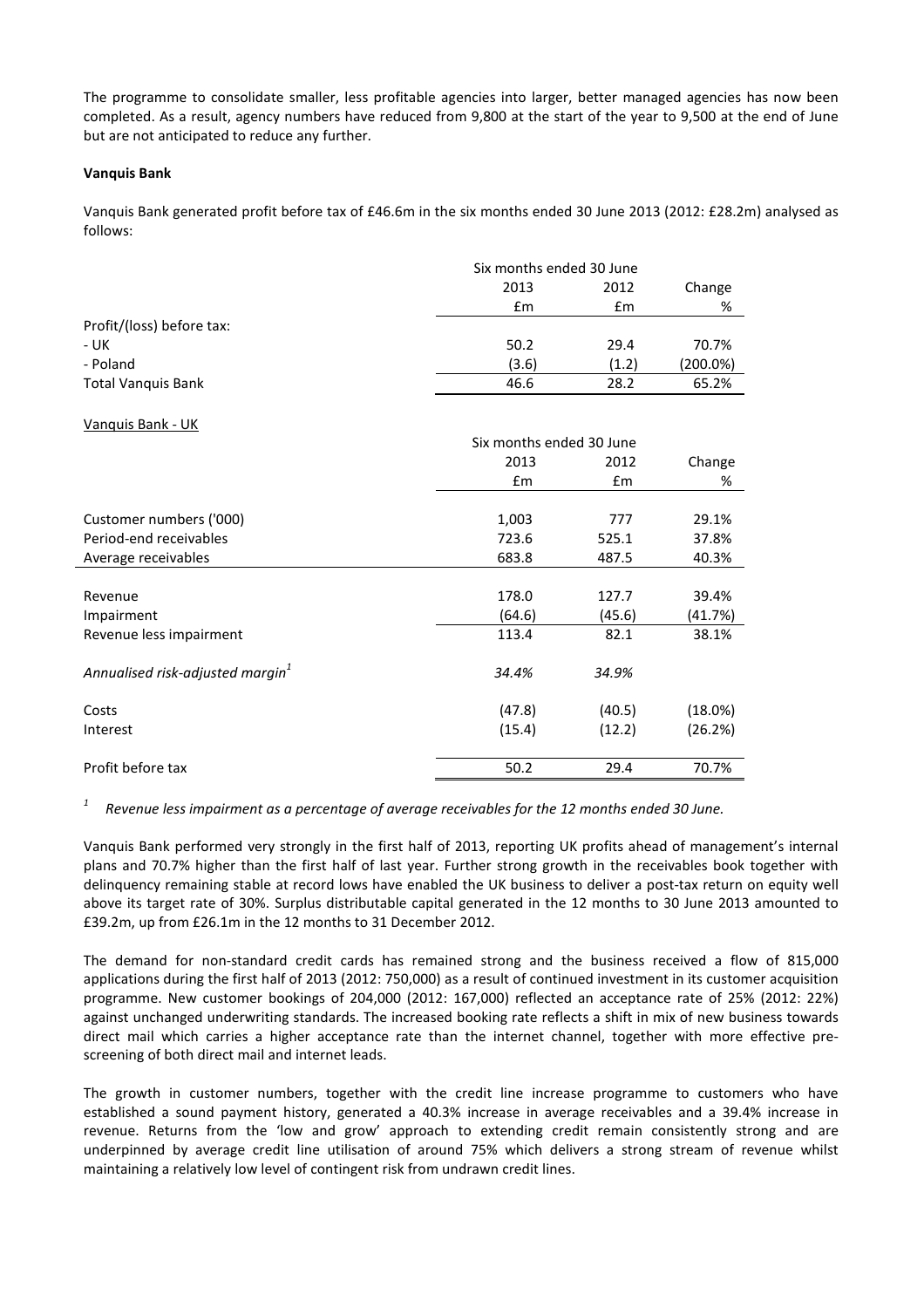The combination of a stable UK employment market and the application of consistently tight underwriting have resulted in delinquency levels remaining stable at the record lows established in autumn 2012. Accordingly, the increase in impairment of 41.7% was in line with the 40.3% increase in average receivables.

Stable delinquency levels have resulted in the annualised risk-adjusted margin moderating since it is no longer benefitting from the progressive reduction in delinquency levels seen over the period from mid-2010 through to autumn 2012. Accordingly, the annualised risk-adjusted margin in the first half of the year was 34.4% compared with 34.9% in the first half of 2012.

As previously reported, Vanquis Bank has made some changes to how its Repayment Option Plan (ROP) product is presented to customers following the issue of the final guidance on payment protection products by the Financial Services Authority (FSA) and the Office of Fair Trading (OFT), which are likely to have a modest impact on the penetration of the product into the customer base. Following feedback from a series of customer focus groups, the business has also taken the opportunity to make further enhancements to the product's features.

Based on current delinquency trends and after taking into account the changes made to the ROP product, the riskadjusted margin is expected to moderate to between 32% and 33% for 2013 as a whole and remain above the target level of 30% thereafter.

Tight underwriting standards will remain in place as a cautious positioning of the business against the risk of any deterioration in the UK employment market.

First half cost growth of 18.0% was well below the 39.4% increase in revenue as the business continues to benefit from operational gearing.

Interest costs increased by 26.2% during the first half of 2013 compared with the growth in average receivables of 40.3%. This reflects the reduction in Vanquis Bank's blended funding rate, after taking account of the cost of holding a liquid assets buffer, from 6.5% in the first half of 2012 to 6.2% in the first half of 2013 due to the progressive benefit from taking retail deposits. Through the first half, Vanquis Bank's retail deposit base increased to 61% of UK receivables from 51% at the start of the year, with the remaining funding being provided by Provident Financial plc in the form of an intercompany loan. Assuming market rates remain stable, Vanquis Bank's overall funding rate is expected to reduce to just over 6% for the year as a whole as the proportion of funding provided by retail deposits increases.

# Vanquis Bank - Poland

The objective of the pilot credit card operation in Poland is to develop a customer proposition and business model capable of growing a sizeable business delivering the group's target returns within an acceptable timescale. To do this, the pilot has to demonstrate that the key elements of the UK business model can be adapted to address the target audience in Poland, namely:

- 1. There is sufficient demand for the product and it can be distributed to the target audience of non-standard consumers at an acceptable cost;
- 2. The business can generate an adequate revenue yield through an appropriate combination of pricing and credit line utilisation; and
- 3. Credit losses can be managed effectively through the development of credit tools required to underwrite new customers and support the 'low and grow' approach to granting credit through a structured credit line increase programme.

To date, the pilot has demonstrated that demand for credit cards from non-standard Polish consumers is strong and that Vanquis Bank can access customers through the internet and broker channels at an acceptable cost. In addition, the revenue structure and credit line utilisation levels are consistent with generating a strong revenue yield.

New account bookings in the first half of the year were 12,000. As expected, Polish customers are showing a much greater propensity to use their card to withdraw cash than in the UK reflecting the fact that cash is currently the preferred means of exchange in Poland. However, credit card usage at point of sale is expected to increase as online shopping increases and merchant charges continue to decline.

The remaining focus of the pilot operation is on continuing to refine the credit tools relevant to the target customer segments. The first generation of internal scorecards have been implemented to address approximately one third of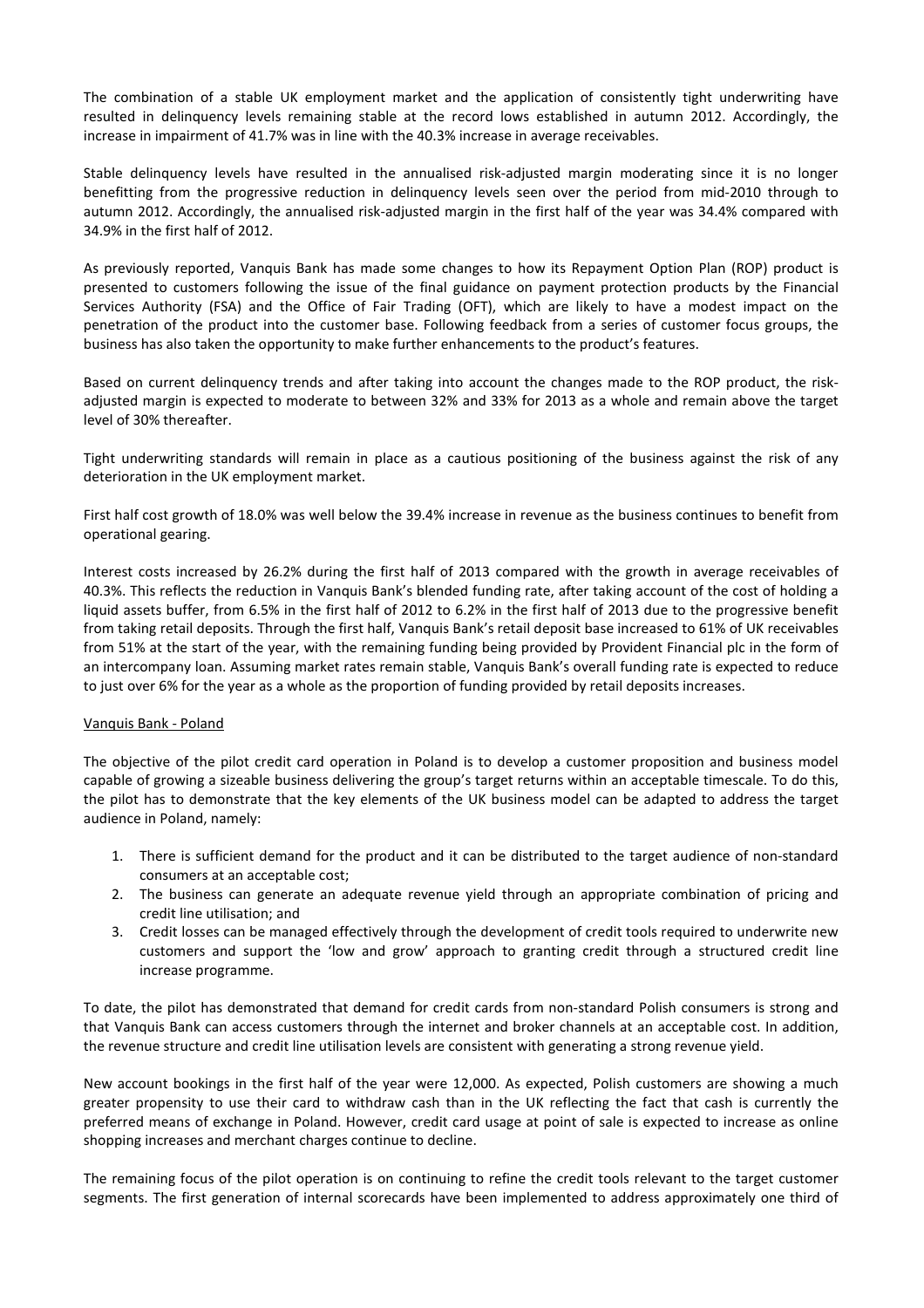the target audience and are proving effective in underwriting these risks. Further development will take place through the second half of the year to address the wider target audience.

The progress of the pilot operation to date provides a foundation for developing a Polish credit card business capable of delivering the group's target returns. Accordingly, the business will continue to book around 30,000 new accounts through the second half of the year whilst a full business case based on a firm assessment of the size of the addressable audience is developed. The IT and infrastructure in the UK supporting the pilot operation continues to operate satisfactorily and is sufficient for supporting the business through the second half of the year. Replicating the necessary infrastructure in Poland to support the operation will form part of the full business case.

At the end of June, the Polish pilot operation had 21,000 customers (31 December 2012: 9,000) and a receivables book of £3.0m (31 December 2012: £1.8m). As previously indicated, the cost of the pilot in the first half of the year amounted to £3.6m (2012: £1.2m) and the operation is expected to incur a similar amount of expenditure in the second half of the year.

# **Central costs**

Central costs in the first half of the year were £6.3m (2012 restated: £5.8m), up by £0.5m on the first half of last year due to the impact of higher share-based incentives.

#### **Exceptional item**

An exceptional item of £4.5m has been incurred in the first half of 2013 (2012: £nil) relating to redundancy costs associated with the restructuring of the field management force within CCD.

#### **Taxation**

The tax rate for the first half of 2013 of 23.25% (2012: 24.50%) is the estimated effective tax rate for the 2013 financial year and is in line with the UK statutory corporation tax rate which reduced from 24% to 23% on 1 April 2013. The group is expected to benefit in future years from the rate reductions announced by the Government in the last budget.

#### **Dividends**

The interim dividend per share has been increased by 7.6% to 31.0p (2012: 28.8p) consistent with the group's stated policy to grow dividends whilst maintaining a dividend cover of at least 1.25 times. The increase in the interim dividend is supported by the group's growth in earnings and strong capital generation.

# **Funding and capital**

The group's funding and liquidity positions are strong with the balance sheet reflecting stable gearing of 3.1 times (2012: 3.1 times) against a banking covenant limit of 5.0 times. The group's credit rating from Fitch Ratings was reviewed in June 2013 and remains unchanged at BBB with a stable outlook.

During the first half of 2013, the group continued to strengthen its funding base through the successful launch of its fourth retail bond in March raising £65m at a coupon of 6.0% and a duration of eight and half years. As at the end of June, Vanquis Bank had taken £438.6m of retail deposits, up from £327.4m at 31 December 2012, which represents 61% (2012: 52%) of Vanquis Bank's UK receivables.

Headroom on the group's committed facilities as at 30 June 2013 amounted to £346m and, including the additional capacity available for Vanquis Bank to take retail deposits, total funding capacity amounted to £514m. The group's committed debt facilities, together with the retail deposits programme at Vanquis Bank, are now sufficient to fund contractual maturities and projected growth in the business until the seasonal peak in 2016.

The group's funding rate during the first half of 2013 was 6.8%, down from 7.4% in the first half of 2012 due to the increasing benefit from the Vanquis Bank retail deposits programme. The group's funding rate is expected to moderate further to around 6.5% for the year as a whole.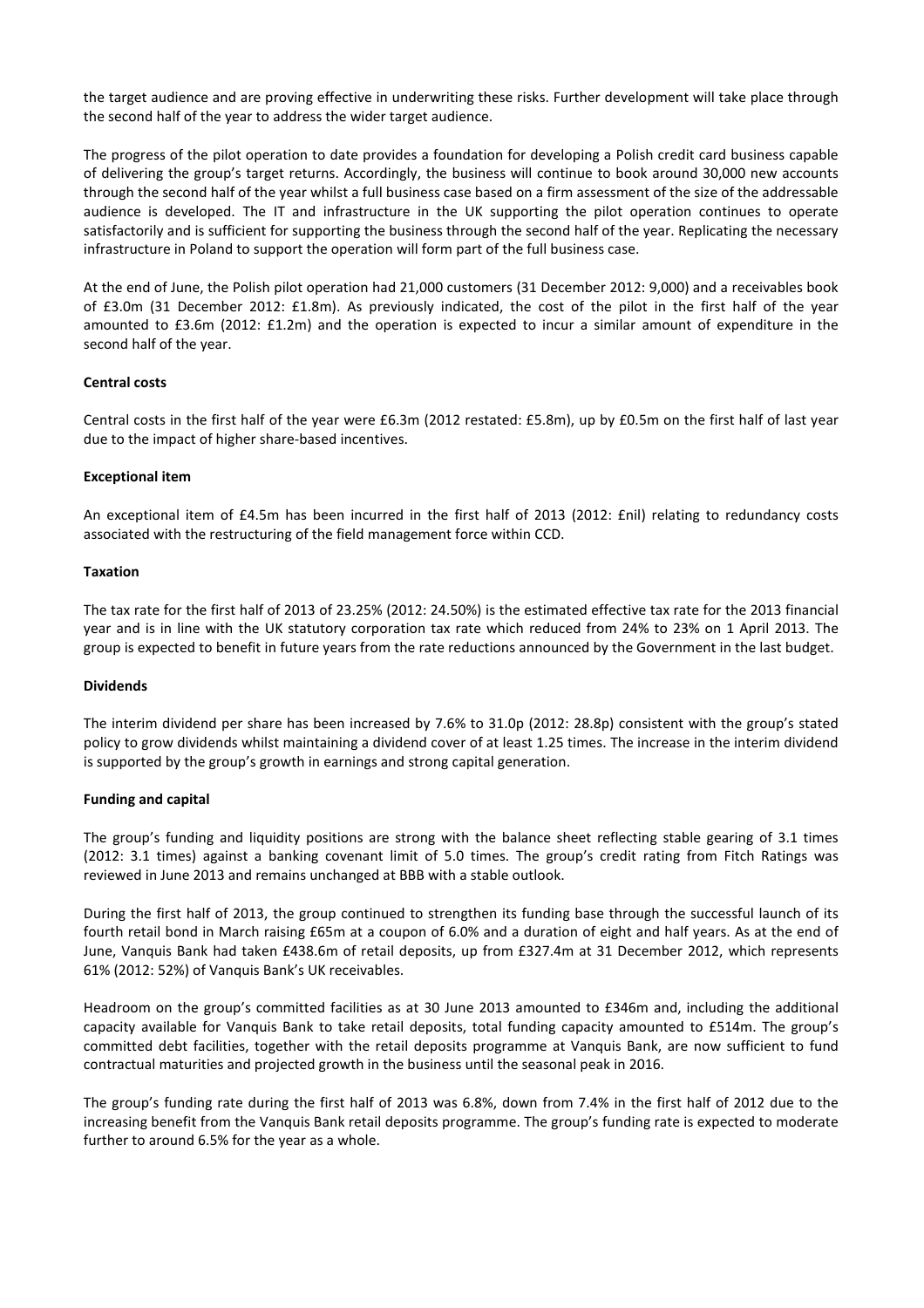The group continues to be highly capital generative. In the 12 months to 30 June 2013, the group generated capital of £116.7m (12 months to 31 December 2012: £107.7m) compared with dividends payable of £108.3m (12 months to 31 December 2012: £104.9m).

# **Regulation**

The findings from the research by the University of Bristol's Personal Finance Research Centre on the impact of introducing a variable cap on the total cost of high cost credit were published on 6 March 2013. It represented a comprehensive study of the UK's short-term credit sector and its findings were consistent with numerous previous studies. It indicated that rate caps could reduce the supply and access to credit, weaken competition, result in charges shifting outside the cap leading to reduced price transparency, and potentially promote the development of alternative legal or illegal forms of credit with greater customer detriment and less forbearance. The report also independently confirmed high customer satisfaction, good service levels and clear customer understanding of the straightforward products in the home credit market.

The transfer of responsibility for consumer credit regulation from the OFT to the Financial Conduct Authority (FCA) will take place in April 2014. There are still a number of important issues to be resolved, including the detail of how the current Consumer Credit Act regime will be transformed to a rules-based environment. Further consultation on detailed conduct rules will be held in autumn 2013.

# **Principal risks and uncertainties**

The principal risks and uncertainties affecting the group remain unchanged from 31 December 2012 and comprise regulatory risk, credit risk, business risk, reputational risk, operational risk, liquidity risk, financial risk and pension risk. A full assessment of the risks and uncertainties, together with the controls and processes which are in place to monitor and mitigate the risks where possible, are set out on pages 72 to 75 of the 2012 Annual Report & Financial Statements which is available on the company's website, www.providentfinancial.com.

The most relevant risks and uncertainties for the remaining six months of the 2013 financial year are as follows:

- Notwithstanding that CCD and Vanquis Bank have unique characteristics which make them more resilient to changes in economic conditions than more mainstream lenders, marked increases in unemployment and under-employment may lead to higher than expected impairment charges.
- Further increases in food, fuel and utility prices may put additional pressure on the household incomes of home credit customers and lead to a reduction in the level of credit issued.

# **Related party transactions**

There have been no changes in the nature of related party transactions as described in note 27 to the 2012 Annual Report & Financial Statements and there have been no new related party transactions which have had a material effect on the financial position or performance of the group in the six months ended 30 June 2013.

# **Outlook**

The group's funding and liquidity position is strong, allowing it to meet contractual debt maturities and accommodate in full its growth plans into 2016.

CCD is experiencing weaker demand from its home credit customer base and action has been taken to reduce its cost base which will benefit the second half of 2013 and the full year in 2014. In contrast, Vanquis Bank is continuing to deliver strong growth and financial returns. The pilot credit card operation in Poland is developing well and a firm business plan will be established during the second half of the year.

The group overall has performed in line with its internal plan in the first half of 2013 and expects to do so for the year as a whole.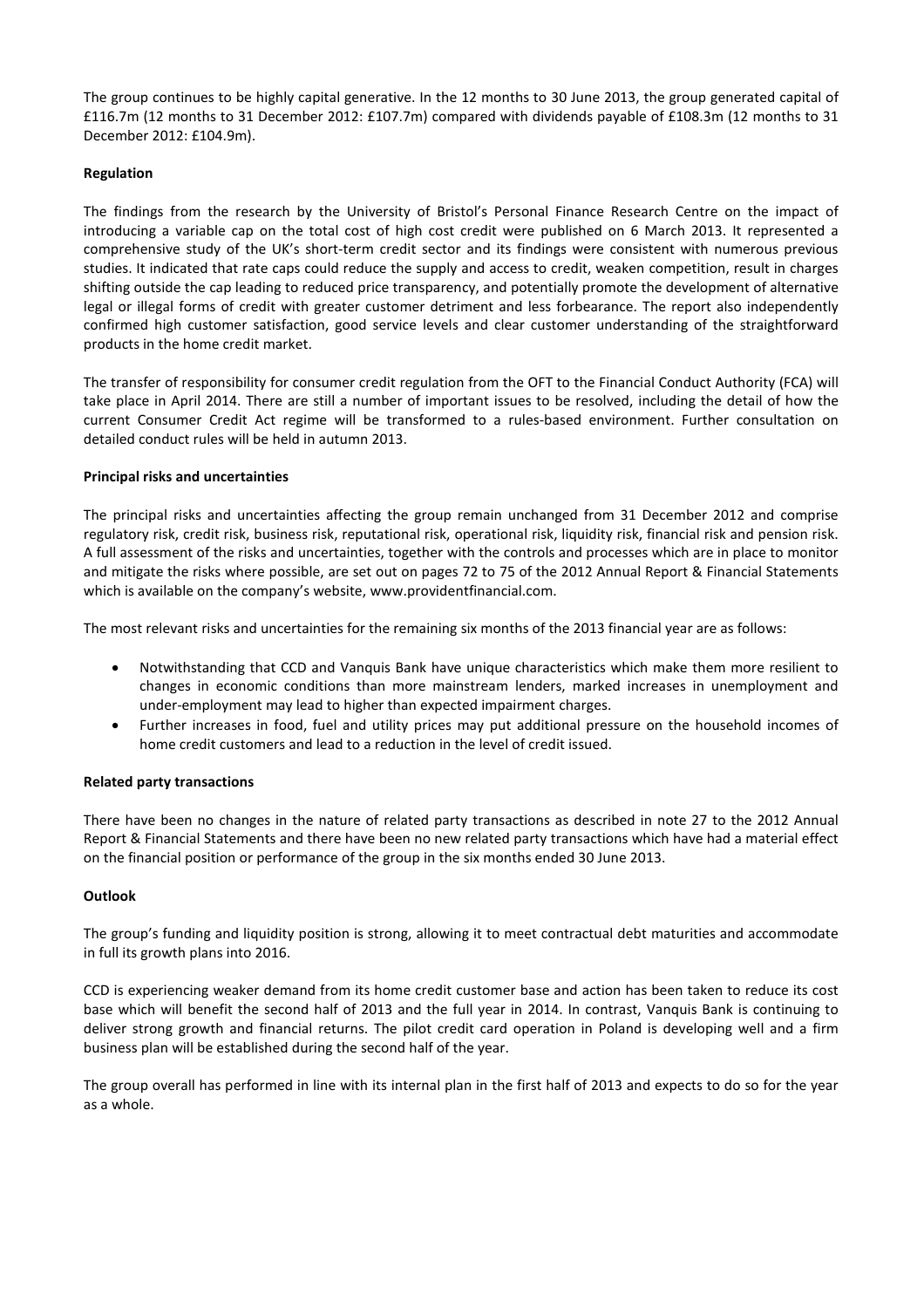# **Unaudited condensed consolidated interim financial information**

#### **Consolidated income statement**

|                                                           |      |         | Six months ended 30 June |
|-----------------------------------------------------------|------|---------|--------------------------|
|                                                           | Note | 2013    | 2012                     |
|                                                           |      |         | (restated)               |
|                                                           |      | £m      | £m                       |
| Revenue                                                   | 4    | 545.0   | 479.5                    |
| Finance costs                                             |      | (36.4)  | (35.1)                   |
| Operating costs                                           |      | (311.1) | (255.5)                  |
| Administrative costs                                      |      | (125.5) | (117.4)                  |
| Administrative costs before exceptional items             |      | (121.0) | (117.4)                  |
| <b>Exceptional items</b>                                  | 4    | (4.5)   |                          |
| <b>Total costs</b>                                        |      | (473.0) | (408.0)                  |
| <b>Profit before taxation</b>                             | 4    | 72.0    | 71.5                     |
| Profit before taxation and exceptional items              | 4    | 76.5    | 71.5                     |
| <b>Exceptional items</b>                                  | 4    | (4.5)   | $\overline{\phantom{a}}$ |
| Tax charge                                                | 5    | (16.7)  | (17.5)                   |
| Profit for the period attributable to equity shareholders |      | 55.3    | 54.0                     |

All of the above activities relate to continuing operations.

# **Consolidated statement of comprehensive income**

|                                                           |      |       | Six months ended 30 June |
|-----------------------------------------------------------|------|-------|--------------------------|
|                                                           | Note | 2013  | 2012                     |
|                                                           |      |       | (restated)               |
|                                                           |      | £m    | £m                       |
| Profit for the period attributable to equity shareholders |      | 55.3  | 54.0                     |
| Other comprehensive income:                               |      |       |                          |
| - cash flow hedges                                        |      | 1.9   | (1.1)                    |
| - actuarial movements on retirement benefit asset         | 9    | (4.7) | 9.6                      |
| - tax on other comprehensive income                       |      | 0.4   | (2.2)                    |
| - impact of change in UK tax rate                         |      | 0.1   | 0.1                      |
| Other comprehensive income for the period                 |      | (2.3) | 6.4                      |
| Total comprehensive income for the period                 |      | 53.0  | 60.4                     |
|                                                           |      |       |                          |

# **Earnings per share**

| <u>.</u>            |      |       | Six months ended 30 June |  |
|---------------------|------|-------|--------------------------|--|
|                     | Note | 2013  | 2012                     |  |
|                     |      |       | (restated)               |  |
|                     |      | pence | pence                    |  |
| Basic               | 6    | 41.0  | 40.3                     |  |
| Diluted             | 6    | 40.3  | 40.2                     |  |
| Dividends per share |      |       |                          |  |

|                     | 2013  | 2012  |
|---------------------|-------|-------|
|                     | pence | pence |
| Interim dividend    | 31.0  | 28.8  |
| Paid in the period* | 48.4  | 42.3  |

Six months ended 30 June

\* The total cost of dividends paid in the period was £66.0m (2012: £57.2m).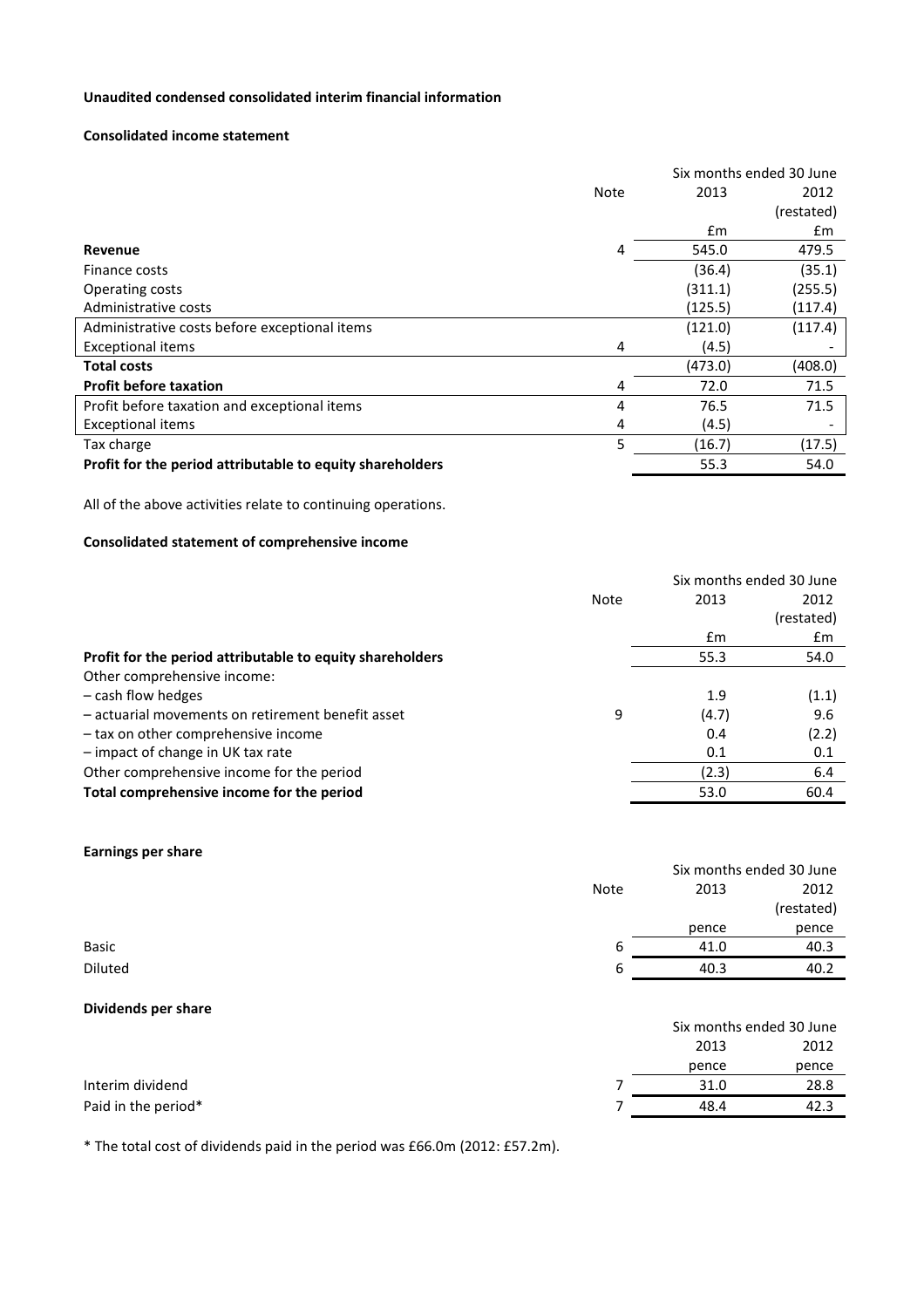# **Consolidated balance sheet**

|                                                                                   |      | 30 June    | 31 December | 30 June    |
|-----------------------------------------------------------------------------------|------|------------|-------------|------------|
|                                                                                   | Note | 2013       | 2012        | 2012       |
|                                                                                   |      | £m         | £m          | £m         |
| <b>ASSETS</b>                                                                     |      |            |             |            |
| <b>Non-current assets</b>                                                         |      |            |             |            |
| Goodwill                                                                          |      |            |             | 2.1        |
| Other intangible assets                                                           |      | 8.4        | 9.5         | 10.3       |
| Property, plant and equipment                                                     |      | 23.6       | 23.9        | 24.3       |
| Financial assets:                                                                 |      |            |             |            |
| - amounts receivable from customers                                               | 8    | 69.0       | 97.5        | 79.5       |
| - derivative financial instruments                                                |      | 10.2       | 8.1         | 10.4       |
| Retirement benefit asset                                                          | 9    | 22.7       | 23.0        | 24.6       |
| Deferred tax assets                                                               |      | 6.9        | 6.1         | 5.5        |
|                                                                                   |      | 140.8      | 168.1       | 156.7      |
| <b>Current assets</b>                                                             |      |            |             |            |
| Financial assets:                                                                 |      |            |             |            |
| - amounts receivable from customers                                               | 8    | 1,397.2    | 1,416.3     | 1,235.1    |
| - derivative financial instruments                                                |      |            |             | 0.3        |
| - cash and cash equivalents                                                       |      | 92.4       | 79.1        | 67.3       |
| - trade and other receivables                                                     |      | 28.8       | 23.0        | 28.3       |
|                                                                                   |      | 1,518.4    | 1,518.4     | 1,331.0    |
| <b>Total assets</b>                                                               | 4    | 1,659.2    | 1,686.5     | 1,487.7    |
| <b>LIABILITIES</b><br><b>Current liabilities</b><br><b>Financial liabilities:</b> |      |            |             |            |
| - bank and other borrowings                                                       |      | (152.9)    | (169.8)     | (118.0)    |
| - derivative financial instruments                                                |      | (0.3)      | (2.0)       | (0.3)      |
| - trade and other payables                                                        |      | (64.9)     | (60.6)      | (62.1)     |
| Current tax liabilities                                                           |      | (37.5)     | (37.7)      | (40.1)     |
|                                                                                   |      | (255.6)    | (270.1)     | (220.5)    |
| <b>Non-current liabilities</b>                                                    |      |            |             |            |
| <b>Financial liabilities:</b>                                                     |      |            |             |            |
| - bank and other borrowings                                                       |      | (1,028.8)  | (1,031.6)   | (924.5)    |
| - derivative financial instruments                                                |      | (7.3)      | (9.4)       | (10.5)     |
|                                                                                   |      | (1,036.1)  | (1,041.0)   | (935.0)    |
| <b>Total liabilities</b>                                                          |      | (1, 291.7) | (1, 311.1)  | (1, 155.5) |
| <b>NET ASSETS</b>                                                                 | 4    | 367.5      | 375.4       | 332.2      |
|                                                                                   |      |            |             |            |
| <b>SHAREHOLDERS' EQUITY</b>                                                       |      |            |             |            |
| Share capital                                                                     |      | 28.9       | 28.7        | 28.6       |
| Share premium                                                                     |      | 148.5      | 148.1       | 146.3      |
| Other reserves                                                                    |      | 15.0       | 13.2        | 9.5        |
| Retained earnings                                                                 |      | 175.1      | 185.4       | 147.8      |
| <b>TOTAL EQUITY</b>                                                               |      | 367.5      | 375.4       | 332.2      |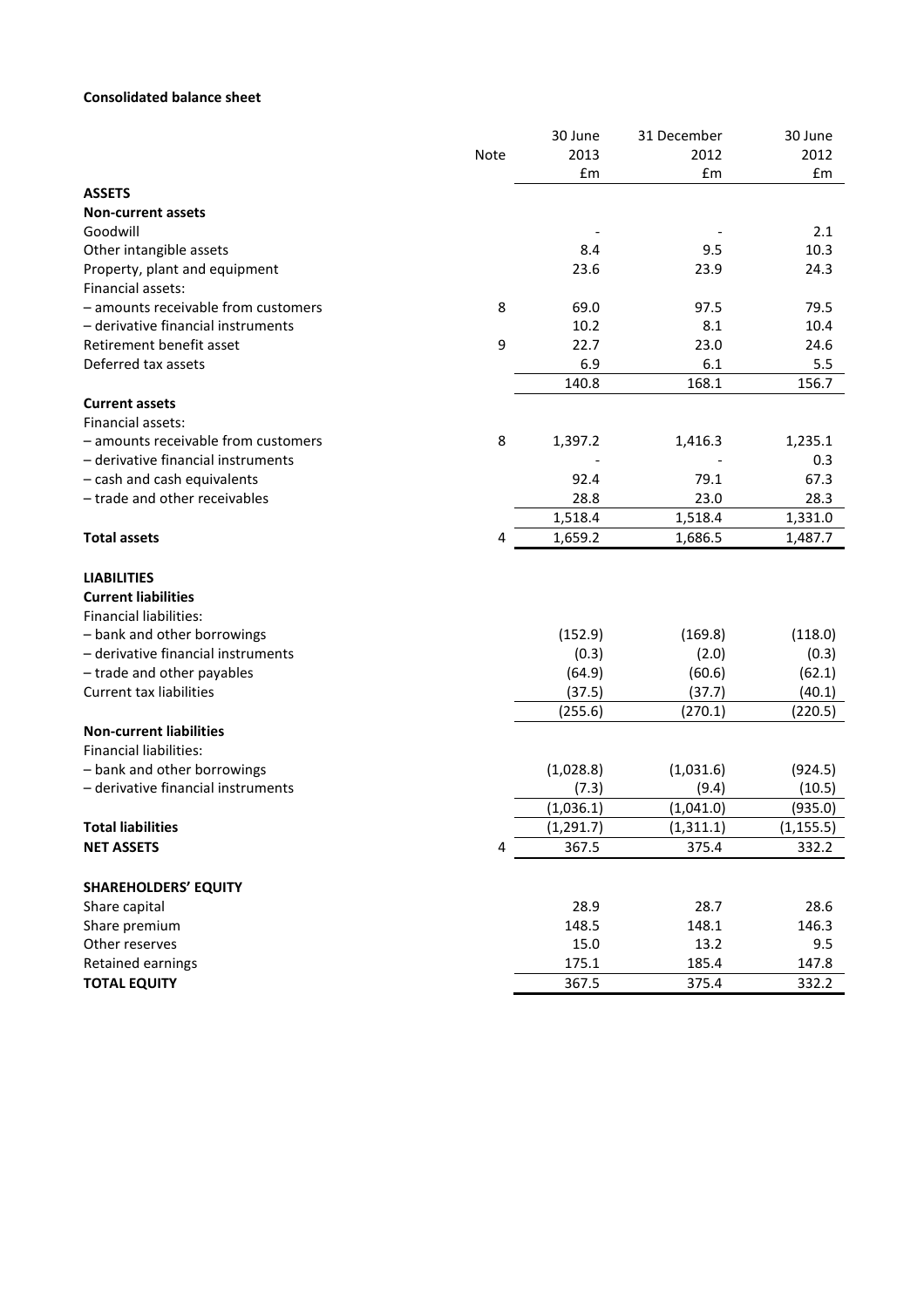# **Consolidated statement of changes in shareholders' equity**

|                                                          |                | Share                        | Share                        | Other                    | Retained   |            |
|----------------------------------------------------------|----------------|------------------------------|------------------------------|--------------------------|------------|------------|
|                                                          |                | capital                      | premium                      | reserves                 | earnings   | Total      |
|                                                          | Note           |                              |                              |                          | (restated) | (restated) |
|                                                          |                | £m                           | £m                           | £m                       | £m         | £m         |
| At 1 January 2012                                        |                | 28.5                         | 146.0                        | 9.4                      | 142.3      | 326.2      |
| Profit for the period                                    |                | $\qquad \qquad \blacksquare$ |                              |                          | 54.0       | 54.0       |
| Other comprehensive income:                              |                |                              |                              |                          |            |            |
| - cash flow hedges                                       |                |                              |                              | (1.1)                    |            | (1.1)      |
| - actuarial movements on retirement benefit asset        | 9              |                              |                              |                          | 9.6        | 9.6        |
| - tax on other comprehensive income                      |                |                              |                              | 0.2                      | (2.4)      | (2.2)      |
| - impact of change in UK tax rate                        |                |                              |                              |                          | 0.1        | 0.1        |
| Other comprehensive income for the period                |                | $\overline{\phantom{a}}$     | $\qquad \qquad -$            | (0.9)                    | 7.3        | 6.4        |
| Total comprehensive income for the period                |                | $\overline{\phantom{a}}$     | $\qquad \qquad -$            | (0.9)                    | 61.3       | 60.4       |
| Transactions with owners:                                |                |                              |                              |                          |            |            |
| - issue of share capital                                 |                | 0.1                          | 0.3                          |                          |            | 0.4        |
| - purchase of own shares                                 |                |                              |                              | (0.1)                    |            | (0.1)      |
| - transfer of own shares on vesting of                   |                |                              |                              |                          |            |            |
| share awards                                             |                |                              |                              | 3.7                      | (3.7)      |            |
| - share-based payment charge                             |                |                              |                              | 2.5                      |            | 2.5        |
| - transfer of share-based payment reserve                |                |                              |                              | (5.1)                    | 5.1        |            |
| - dividends                                              | 7              |                              |                              |                          | (57.2)     | (57.2)     |
| At 30 June 2012                                          |                | 28.6                         | 146.3                        | 9.5                      | 147.8      | 332.2      |
| At 1 July 2012                                           |                | 28.6                         | 146.3                        | 9.5                      | 147.8      | 332.2      |
| Profit for the period                                    |                | $\qquad \qquad \blacksquare$ | $\qquad \qquad \blacksquare$ | $\overline{\phantom{a}}$ | 92.0       | 92.0       |
| Other comprehensive income:                              |                |                              |                              |                          |            |            |
| - cash flow hedges                                       |                |                              |                              | 0.5                      |            | 0.5        |
| - actuarial movements on retirement benefit asset        |                |                              |                              |                          | (21.0)     | (21.0)     |
| - tax on other comprehensive income                      |                |                              |                              | (0.1)                    | 5.1        | 5.0        |
| - impact of change in UK tax rate                        |                |                              |                              | (0.1)                    | (0.1)      | (0.2)      |
| Other comprehensive income for the period                |                |                              | $\overline{\phantom{a}}$     | 0.3                      | (16.0)     | (15.7)     |
| Total comprehensive income for the period                |                | $\overline{\phantom{0}}$     | $\overline{\phantom{a}}$     | 0.3                      | 76.0       | 76.3       |
| Transactions with owners:                                |                |                              |                              |                          |            |            |
|                                                          |                |                              |                              |                          |            |            |
| - issue of share capital<br>- share-based payment charge |                | 0.1                          | 1.8                          | 3.9                      |            | 1.9<br>3.9 |
| - transfer of share-based payment reserve                |                |                              |                              |                          | 0.5        |            |
| - dividends                                              |                |                              |                              | (0.5)                    |            |            |
|                                                          |                |                              |                              |                          | (38.9)     | (38.9)     |
| At 31 December 2012                                      |                | 28.7                         | 148.1                        | 13.2                     | 185.4      | 375.4      |
| At 1 January 2013                                        |                | 28.7                         | 148.1                        | 13.2                     | 185.4      | 375.4      |
| Profit for the period                                    |                |                              |                              |                          | 55.3       | 55.3       |
| Other comprehensive income:                              |                |                              |                              |                          |            |            |
| - cash flow hedges                                       |                |                              |                              | 1.9                      |            | 1.9        |
| - actuarial movements on retirement benefit asset        | 9              |                              |                              |                          | (4.7)      | (4.7)      |
| - tax on other comprehensive income                      |                |                              |                              | (0.5)                    | 0.9        | 0.4        |
| - impact of change in UK tax rate                        |                |                              | $\overline{\phantom{a}}$     |                          | 0.1        | 0.1        |
| Other comprehensive income for the period                |                | $\overline{\phantom{a}}$     | $\overline{a}$               | 1.4                      | (3.7)      | (2.3)      |
| Total comprehensive income for the period                |                | $\overline{a}$               | $\overline{a}$               | 1.4                      | 51.6       | 53.0       |
| Transactions with owners:                                |                |                              |                              |                          |            |            |
| - issue of share capital                                 |                | 0.2                          | 0.4                          |                          |            | 0.6        |
| - purchase of own shares                                 |                |                              |                              | (0.1)                    |            | (0.1)      |
| - share-based payment charge                             |                |                              |                              | 4.6                      |            | 4.6        |
| - transfer of share-based payment reserve                |                |                              |                              | (4.6)                    | 4.6        |            |
| - transfer of own shares on vesting of                   |                |                              |                              |                          |            |            |
| share awards                                             |                |                              |                              | 0.5                      | (0.5)      |            |
| - dividends                                              | $\overline{7}$ |                              |                              |                          | (66.0)     | (66.0)     |
| At 30 June 2013                                          |                | 28.9                         | 148.5                        | 15.0                     | 175.1      | 367.5      |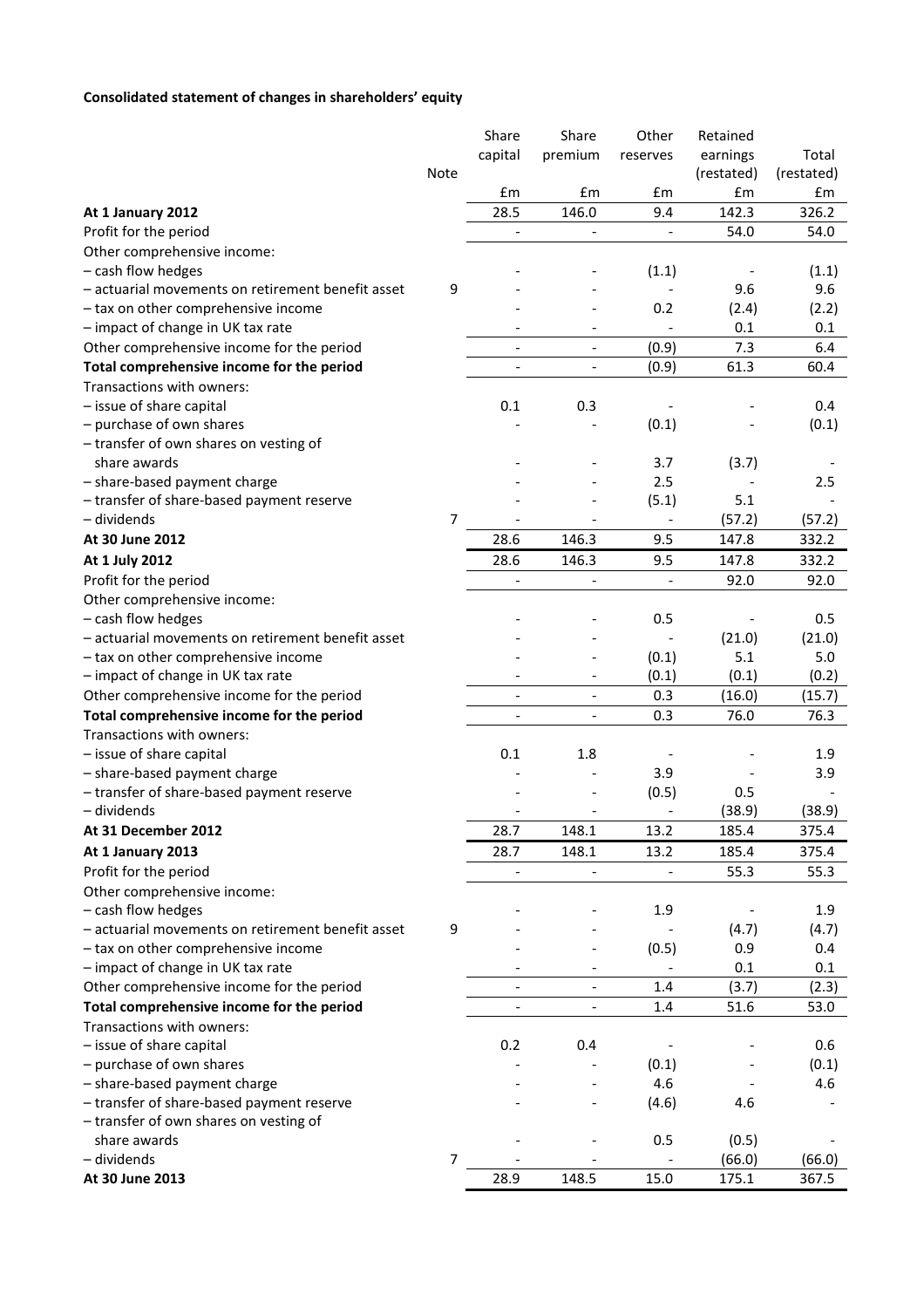# **Consolidated statement of cash flows**

|                                                                  |      | Six months ended 30 June |         |
|------------------------------------------------------------------|------|--------------------------|---------|
|                                                                  | Note | 2013                     | 2012    |
|                                                                  |      | £m                       | Em      |
| Cash flows from operating activities                             |      |                          |         |
| Cash generated from operations                                   | 10   | 160.9                    | 133.5   |
| Finance costs paid                                               |      | (34.3)                   | (41.6)  |
| Tax paid                                                         |      | (17.2)                   | (17.6)  |
| Net cash generated from operating activities                     |      | 109.4                    | 74.3    |
| Cash flows from investing activities                             |      |                          |         |
| Purchase of intangible assets                                    |      | (3.6)                    | (2.2)   |
| Purchase of property, plant and equipment                        |      | (0.9)                    | (0.3)   |
| Proceeds from disposal of property, plant and equipment          |      | 0.5                      | 0.9     |
| Net cash used in investing activities                            |      | (4.0)                    | (1.6)   |
| <b>Cash flows from financing activities</b>                      |      |                          |         |
| Proceeds from bank and other borrowings                          |      | 185.5                    | 329.7   |
| Repayment of bank and other borrowings                           |      | (212.9)                  | (329.8) |
| Dividends paid to company shareholders                           | 7    | (66.0)                   | (57.2)  |
| Proceeds from issue of share capital                             |      | 0.6                      | 0.4     |
| Purchase of own shares                                           |      | (0.1)                    | (0.1)   |
| Net cash used in financing activities                            |      | (92.9)                   | (57.0)  |
| Net increase in cash, cash equivalents and overdrafts            |      | 12.5                     | 15.7    |
| Cash, cash equivalents and overdrafts at beginning of period     |      | 69.7                     | 32.2    |
| Cash, cash equivalents and overdrafts at end of period           |      | 82.2                     | 47.9    |
| Cash, cash equivalents and overdrafts at end of period comprise: |      |                          |         |
| Cash at bank and in hand                                         |      | 92.4                     | 67.3    |
| Overdrafts (held in bank and other borrowings)                   |      | (10.2)                   | (19.4)  |
| Total cash, cash equivalents and overdrafts                      |      | 82.2                     | 47.9    |

Cash at bank and in hand includes £67.3m (2012: £45.5m) in respect of the liquid assets buffer held by Vanquis Bank in accordance with the Prudential Regulation Authority's liquidity regime. This buffer is not available to finance the group's day-to-day operations.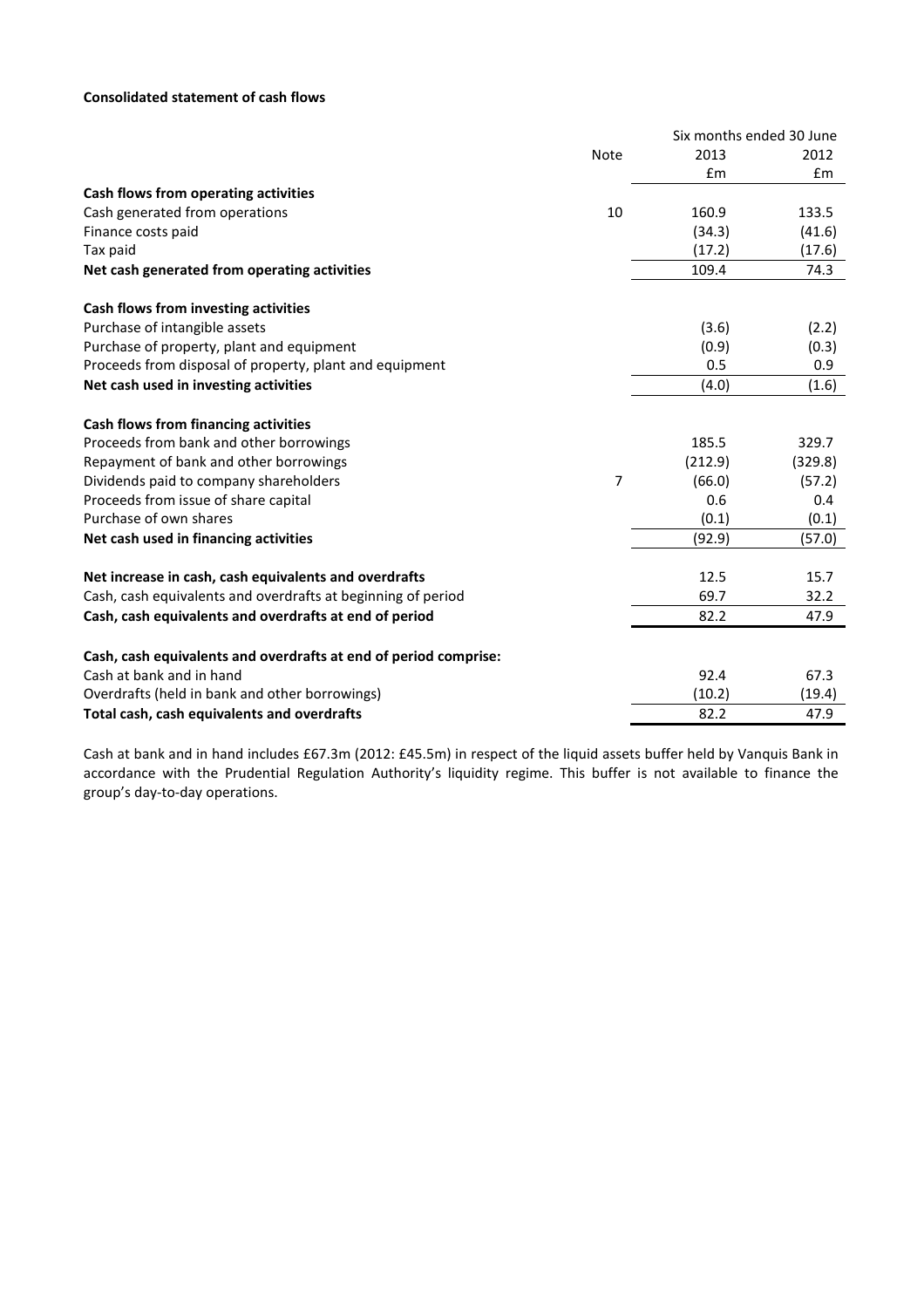#### **Notes to the unaudited condensed consolidated interim financial information**

### **1**. **General information**

The company is a limited liability company, incorporated and domiciled in the UK. The address of its registered office is No. 1 Godwin Street, Bradford, BD1 2SU.

The company is listed on the London Stock Exchange.

The unaudited condensed consolidated interim financial information does not constitute the statutory financial statements of the group within the meaning of section 434 of the Companies Act 2006. The statutory financial statements for the year ended 31 December 2012 were approved by the board of directors on 26 February 2013 and have been delivered to the Registrar of Companies. The report of the auditors on those financial statements was unqualified, did not draw attention to any matters by way of emphasis and did not contain any statement under section 498 of the Companies Act 2006.

The unaudited condensed consolidated interim financial information for the six months ended 30 June 2013 has been reviewed, not audited, and was approved for issue by the board of directors on 23 July 2013.

#### **2. Basis of preparation**

The unaudited condensed consolidated interim financial information for the six months ended 30 June 2013 has been prepared in accordance with IAS 34 'Interim Financial Reporting' as adopted by the European Union. The unaudited condensed consolidated interim financial information should be read in conjunction with the statutory financial statements for the year ended 31 December 2012 which have been prepared in accordance with International Financial Reporting Standards (IFRS) as adopted by the European Union.

The directors have reviewed the group's budgets, plans and cash flow forecasts for 2013 and for 2014 together with outline projections for the three subsequent years. Based on this review, they are satisfied that the group has adequate resources to continue to operate for the foreseeable future. For this reason, the directors continue to adopt the going concern basis in preparing the unaudited condensed consolidated interim financial information.

# **3. Accounting policies**

Except as described below, the accounting policies applied in preparing the unaudited condensed consolidated interim financial information are consistent with those used in preparing the statutory financial statements for the year ended 31 December 2012.

Taxes on profits in interim periods are accrued using the tax rate that will be applicable to expected total annual profits.

New and amended standards and interpretations need to be adopted in the first interim financial statements issued after their effective date (or date of early adoption). The following standards were effective for the first time during the six months ended 30 June 2013:

IFRS 13, 'Fair value measurement', has been adopted from its effective date of 1 January 2013. The standard has introduced new disclosure requirements as set out in note 11. However, there has been no impact on the measurement of fair value for the group.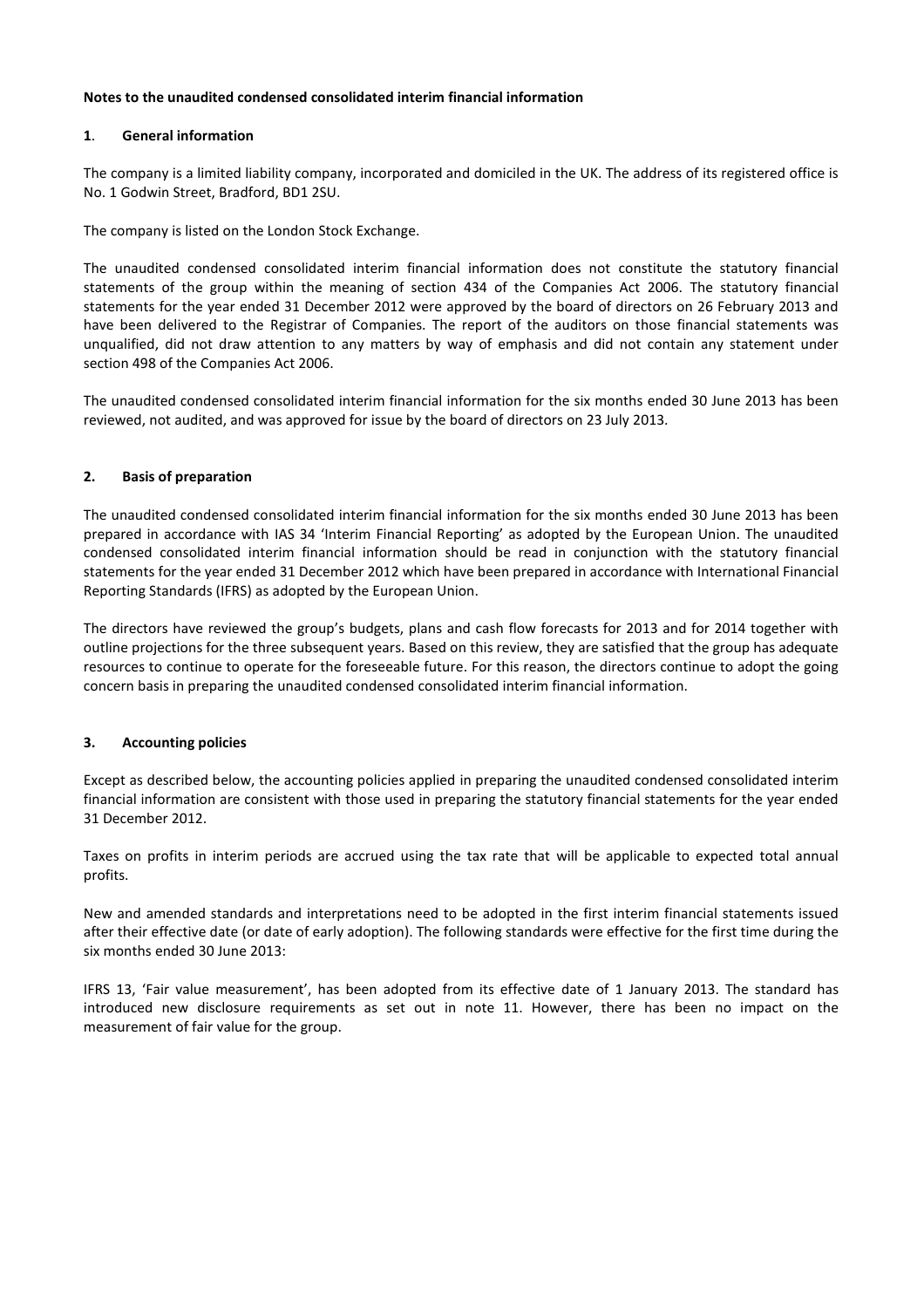#### **3. Accounting policies (continued)**

IAS 19, 'Employee Benefits' was amended in June 2011 and was applicable from 1 January 2013 with retrospective application required. The changes to the standard require the group to calculate its annual pension charge as the current service cost plus or minus the discount rate applied to the net pension asset. This replaces the previous calculation which was the current service cost plus the expected return on plan assets less the unwinding of the discount rate on liabilities. In effect, this requires the group to replace its long-term rate of return on assets assumption with its discount rate thereby reducing the assumed return on assets and increasing the pension charge. The retrospective application results in an increase in administrative costs and, therefore, a reduction in earnings with a corresponding adjustment to the actuarial movement on the retirement benefit asset taken through the consolidated statement of comprehensive income. There is, therefore, no balance sheet impact. The table below shows the impact of the restatement on the 2012 interim and full-year results:

|                                          | Six months ended 30 June 2012 |            |               | Year ended 31 December 2012 |            |               |
|------------------------------------------|-------------------------------|------------|---------------|-----------------------------|------------|---------------|
|                                          | Reported                      | Adjustment | Restated      | Reported                    | Adjustment | Restated      |
|                                          | $\mathsf{fm}$                 | £m         | $\mathsf{fm}$ | $\mathsf{fm}$               | £m         | $\mathsf{fm}$ |
|                                          |                               |            |               |                             |            |               |
| <b>CCD</b>                               | 50.4                          | (1.1)      | 49.3          | 125.1                       | (2.2)      | 122.9         |
| Vanquis Bank                             | 28.2                          |            | 28.2          | 68.0                        |            | 68.0          |
| Central                                  | (5.7)                         | (0.3)      | (6.0)         | (12.0)                      | (0.5)      | (12.5)        |
| Total group profit before tax and        |                               |            |               |                             |            |               |
| exceptional items                        | 72.9                          | (1.4)      | 71.5          | 181.1                       | (2.7)      | 178.4         |
|                                          |                               |            |               |                             |            |               |
| <b>Actuarial movements on retirement</b> |                               |            |               |                             |            |               |
| benefit asset                            | 8.2                           | 1.4        | 9.6           | (14.1)                      | 2.7        | (11.4)        |
|                                          |                               |            |               |                             |            |               |
| <b>Retirement benefit asset</b>          | 24.6                          |            | 24.6          | 23.0                        |            | 23.0          |

#### **4. Segment reporting**

|                                      |                          |         | Profit/(loss) before     |            |
|--------------------------------------|--------------------------|---------|--------------------------|------------|
|                                      |                          | Revenue |                          | taxation   |
|                                      | Six months ended 30 June |         | Six months ended 30 June |            |
|                                      | 2013                     | 2012    | 2013                     | 2012       |
|                                      |                          |         |                          | (restated) |
|                                      | £m                       | £m      | £m                       | £m         |
| <b>CCD</b>                           | 365.6                    | 351.8   | 36.1                     | 49.3       |
| Vanquis Bank                         | 179.4                    | 127.7   | 46.6                     | 28.2       |
|                                      | 545.0                    | 479.5   | 82.7                     | 77.5       |
| Central                              |                          |         |                          |            |
| – costs                              |                          |         | (6.3)                    | (5.8)      |
| - interest receivable/(payable)      | $\overline{\phantom{0}}$ | ٠       | 0.1                      | (0.2)      |
| Total central                        | $\overline{\phantom{a}}$ |         | (6.2)                    | (6.0)      |
| Total group before exceptional items | 545.0                    | 479.5   | 76.5                     | 71.5       |
| <b>Exceptional items</b>             |                          |         | (4.5)                    |            |
| <b>Total group</b>                   | 545.0                    | 479.5   | 72.0                     | 71.5       |

An exceptional item of £4.5m has been recognised in the first half of 2013 (2012: £nil) relating to redundancy costs of 170 employees following the restructuring of the field management force within CCD.

All of the above activities relate to continuing operations.

Revenue between business segments is not significant.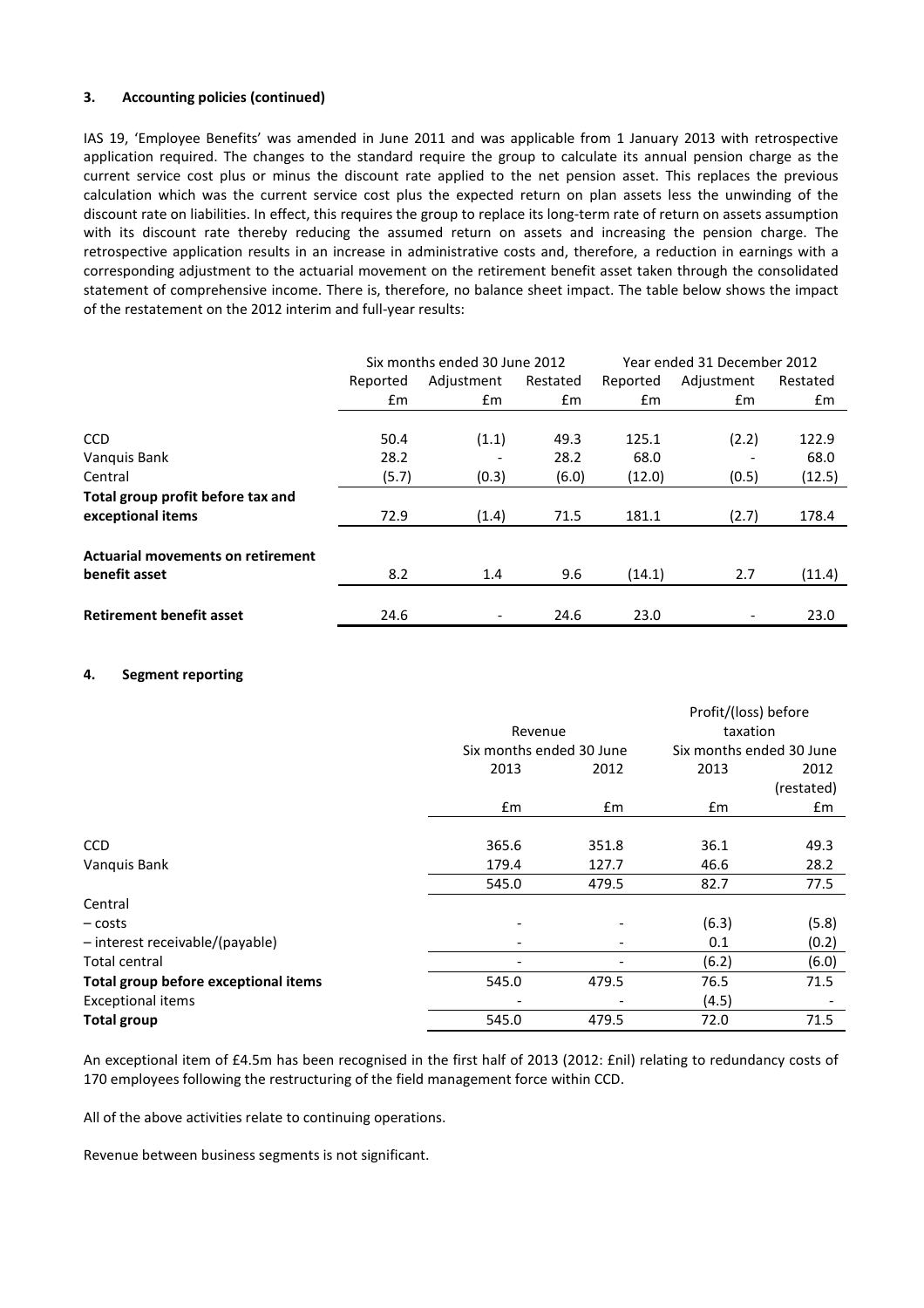# **4. Segment reporting (continued)**

|                          | Segment assets |               |               | Net assets/(liabilities) |             |         |
|--------------------------|----------------|---------------|---------------|--------------------------|-------------|---------|
|                          | 30 June        | 31 December   | 30 June       | 30 June                  | 31 December | 30 June |
|                          | 2013           | 2012          | 2012          | 2013                     | 2012        | 2012    |
|                          | £m             | $\mathsf{fm}$ | $\mathsf{fm}$ | $\mathsf{fm}$            | £m          | £m      |
|                          |                |               |               |                          |             |         |
| <b>CCD</b>               | 819.5          | 947.8         | 862.1         | 196.3                    | 223.3       | 201.2   |
| Vanquis Bank             | 815.6          | 716.1         | 591.6         | 182.0                    | 152.0       | 120.6   |
| Central                  | 39.8           | 53.9          | 102.4         | (10.8)                   | 0.1         | 10.4    |
| Total before intra-group |                |               |               |                          |             |         |
| elimination              | 1,674.9        | 1,717.8       | 1,556.1       | 367.5                    | 375.4       | 332.2   |
| Intra-group elimination  | (15.7)         | (31.3)        | (68.4)        |                          |             |         |
| <b>Total group</b>       | 1,659.2        | 1,686.5       | 1,487.7       | 367.5                    | 375.4       | 332.2   |

Segment net assets are based on the statutory accounts of the companies forming the group's business segments adjusted to assume repayment of intra-group balances and rebasing of the borrowings of CCD to reflect a borrowings to receivables ratio of 80%. The impact of this is an increase in the notional allocation of group borrowings to CCD of £15.7m (31 December 2012: £31.3m, 30 June 2012: £68.4m) and an increase in the notional cash allocated to central activities of the same amount. The intra-group elimination adjustment removes this notional allocation to state borrowings and cash on a consolidated group basis.

The group's operations operate principally in the UK and Republic of Ireland. Vanquis Bank established a branch in Poland as part of a pilot credit card operation during the first half of 2012. The revenue in respect of the branch in the six months ended 30 June 2013 amounted to £1.4m (2012: £nil) and the loss amounted to £3.6m (2012: £1.2m). The net liabilities of the branch amounted to £3.8m at 30 June 2013 (31 December 2012: £1.2m, 30 June 2012: £nil) comprising assets of £7.1m (31 December 2012: £2.8m, 30 June 2012: £nil) and liabilities of £10.9m (31 December 2012: £4.0m, 30 June 2012: £nil). These figures are included within the Vanquis Bank figures in the table above.

# **5. Tax charge**

The tax charge for the period has been calculated by applying the directors' best estimate of the effective tax rate for the financial year of 23.25% (2012: 24.50%), to the profit before tax for the period. The reduction in tax rate reflects the change in UK corporation tax rate from 24% to 23% which was effective from 1 April 2013.

# **6. Earnings per share**

Basic earnings per share is calculated by dividing the profit attributable to ordinary shareholders by the weighted average number of ordinary shares outstanding during the year, excluding own shares held (treasury shares), which are treated, for this purpose, as being cancelled. For diluted earnings per share, the weighted average number of ordinary shares in issue is adjusted to assume conversion of all dilutive potential ordinary shares. Dilutive potential ordinary shares are calculated as follows:

- (i) For share awards outstanding under performance-related share incentive schemes such as the Performance Share Plan (PSP) and the Long Term Incentive Scheme (LTIS), the number of dilutive potential ordinary shares is calculated based on the number of shares which would be issuable if: (i) the end of the reporting period is assumed to be the end of the schemes' performance period; and (ii) the performance targets have been met as at that date.
- (ii) For share options outstanding under non-performance related schemes such as the Save As You Earn scheme (SAYE), a calculation is performed to determine the number of shares that could have been acquired at fair value (determined as the average annual market share price of the company's shares) based on the monetary value of the subscription rights attached to outstanding share options. The number of shares calculated is compared with the number of share options outstanding, with the difference being the dilutive potential ordinary shares.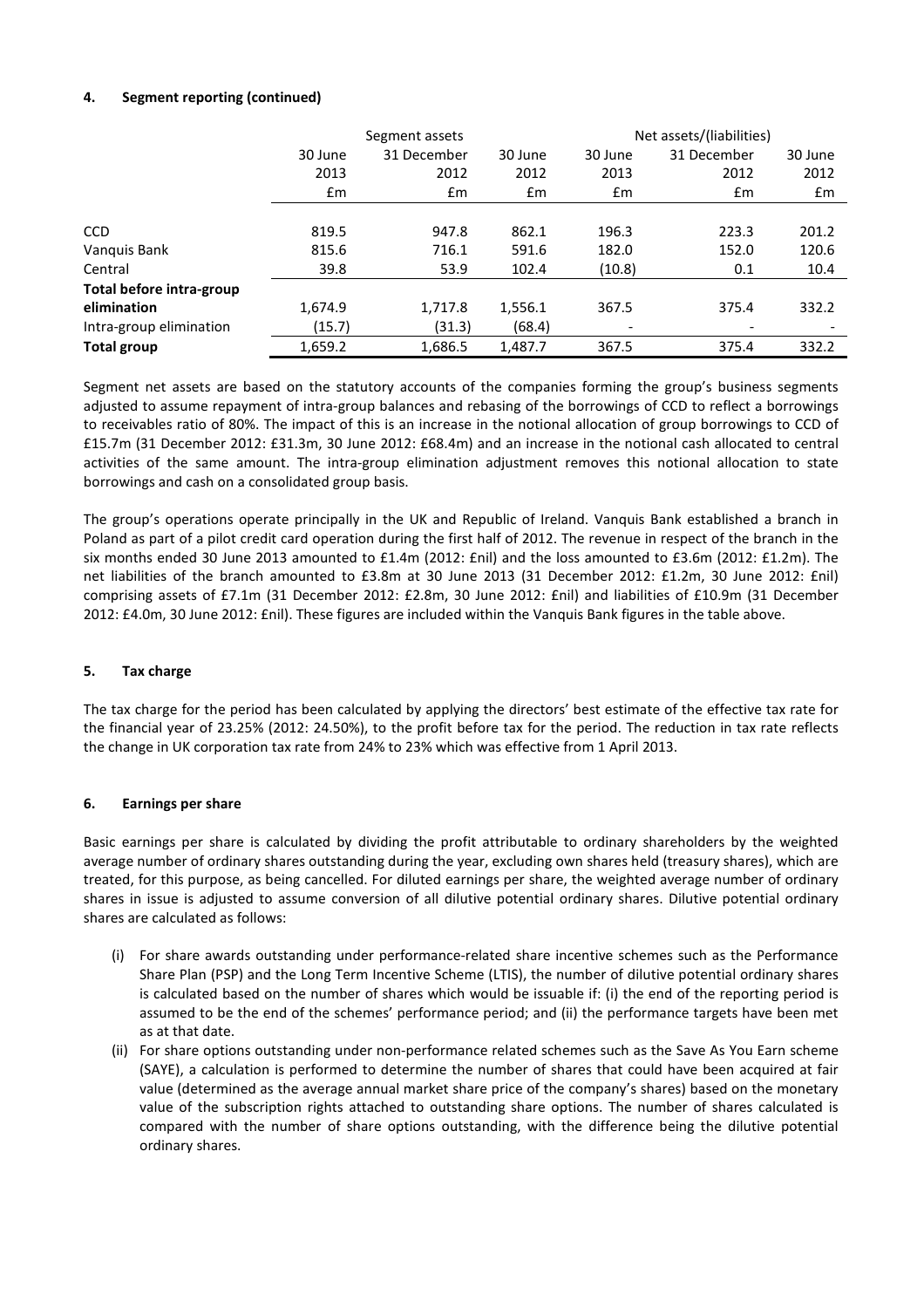# **6. Earnings per share (continued)**

Reconciliations of basic and diluted earnings per share are set out below:

|                                      | Six months ended 30 June |           |           |            |           |            |
|--------------------------------------|--------------------------|-----------|-----------|------------|-----------|------------|
|                                      |                          | 2013      |           |            | 2012      |            |
|                                      |                          | Weighted  |           |            | Weighted  |            |
|                                      |                          | average   |           |            | average   |            |
|                                      |                          | number    | Per share |            | number    | Per share  |
|                                      | Earnings                 | of shares | amount    | Earnings   | of shares | amount     |
|                                      |                          |           |           | (restated) |           | (restated) |
|                                      | £m                       | m         | pence     | £m         | m         | pence      |
| <b>Earnings per share</b>            |                          |           |           |            |           |            |
| Shares in issue during the period    |                          | 138.9     |           |            | 137.7     |            |
| Own shares held                      |                          | (3.9)     |           |            | (3.8)     |            |
| <b>Basic earnings per share</b>      | 55.3                     | 135.0     | 41.0      | 54.0       | 133.9     | 40.3       |
| Dilutive effect of share options and |                          |           |           |            |           |            |
| awards                               |                          | 2.2       | (0.7)     |            | 0.4       | (0.1)      |
| Diluted earnings per share           | 55.3                     | 137.2     | 40.3      | 54.0       | 134.3     | 40.2       |

The directors have elected to show an adjusted earnings per share prior to exceptional items (see note 4). This is presented to show the earnings per share generated by the group's underlying operations. A reconciliation of basic and diluted earnings per share to adjusted basic and diluted earnings per share is as follows:

|                                   | Six months ended 30 June |                          |           |            |                          |            |
|-----------------------------------|--------------------------|--------------------------|-----------|------------|--------------------------|------------|
|                                   |                          | 2013                     |           |            | 2012                     |            |
|                                   |                          | Weighted                 |           |            | Weighted                 |            |
|                                   |                          | average                  |           |            | average                  |            |
|                                   |                          | number                   | Per share |            | number                   | Per share  |
|                                   | Earnings                 | of shares                | amount    | Earnings   | of shares                | amount     |
|                                   |                          |                          |           | (restated) |                          | (restated) |
|                                   | $\mathsf{fm}$            | m                        | pence     | £m         | m                        | pence      |
| <b>Basic earnings per share</b>   | 55.3                     | 135.0                    | 41.0      | 54.0       | 133.9                    | 40.3       |
| Exceptional items, net of tax     | 3.4                      | ٠                        | 2.5       |            |                          |            |
| Adjusted basic earnings per share | 58.7                     | 135.0                    | 43.5      | 54.0       | 133.9                    | 40.3       |
| Diluted earnings per share        | 55.3                     | 137.2                    | 40.3      | 54.0       | 134.3                    | 40.2       |
| Exceptional items, net of tax     | 3.4                      | $\overline{\phantom{a}}$ | 2.5       |            | $\overline{\phantom{a}}$ |            |
| Adjusted diluted earnings per     |                          |                          |           |            |                          |            |
| share                             | 58.7                     | 137.2                    | 42.8      | 54.0       | 134.3                    | 40.2       |

#### **7. Dividends**

|                |                  | Six months ended 30 June |                          |
|----------------|------------------|--------------------------|--------------------------|
|                |                  | 2013                     | 2012                     |
|                |                  | £m                       | £m                       |
| 2011 final     | -42.3p per share | $\overline{\phantom{a}}$ | 57.2                     |
| 2012 final     | -48.4p per share | 66.0                     | $\overline{\phantom{a}}$ |
| Dividends paid |                  | 66.0                     | 57.2                     |

The directors have declared an interim dividend in respect of the six months ended 30 June 2013 of 31.0p per share (2012: 28.8p) which will amount to a dividend payment of £42.3m (2012: £38.9m). This dividend is not reflected in the balance sheet as it will be paid after the balance sheet date.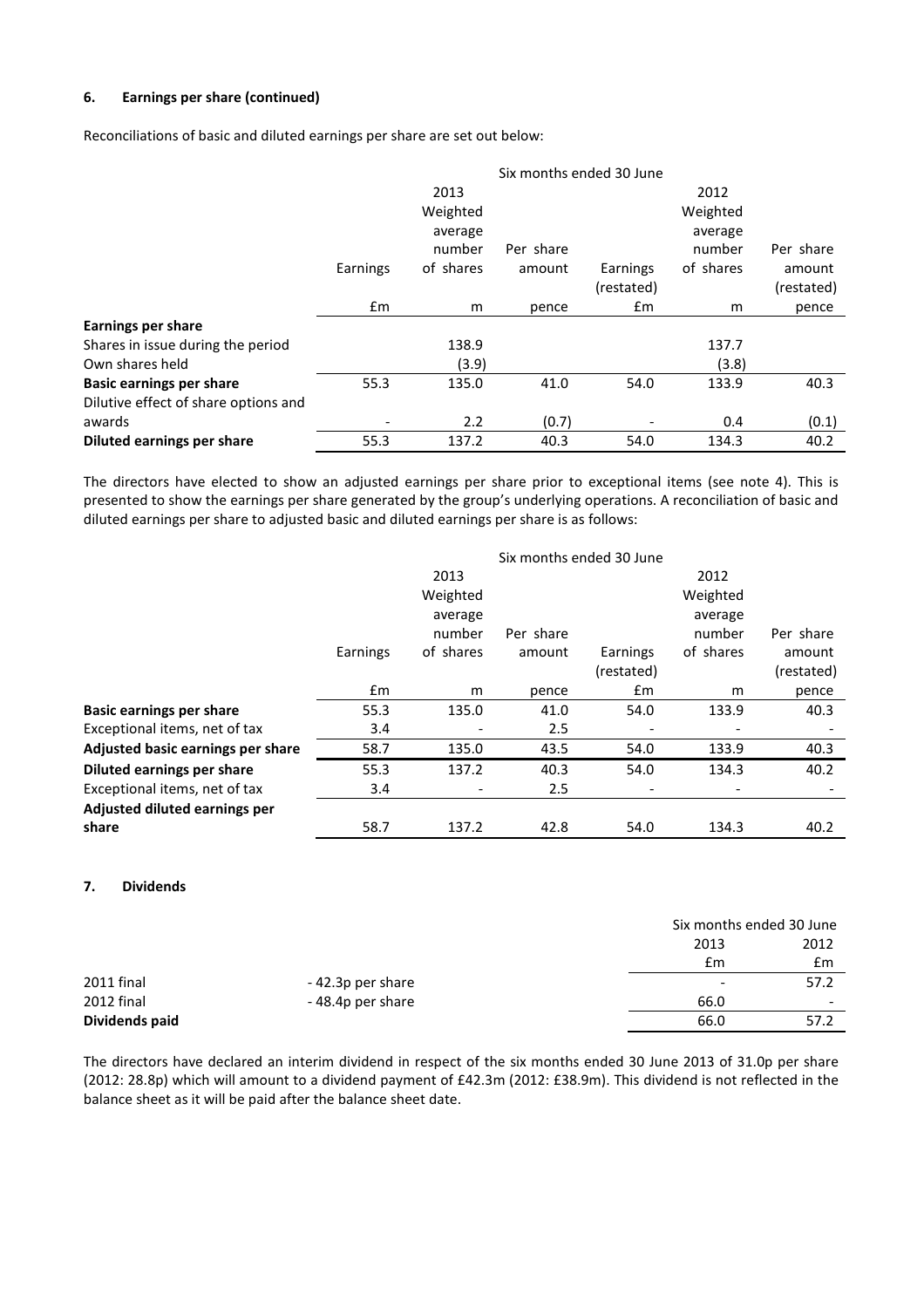# **8. Amounts receivable from customers**

|                             | 30 June | 31 December | 30 June |
|-----------------------------|---------|-------------|---------|
|                             | 2013    | 2012        | 2012    |
|                             | £m      | £m          | £m      |
|                             |         |             |         |
| <b>CCD</b>                  | 739.6   | 870.5       | 789.5   |
| Vanquis Bank                | 726.6   | 643.3       | 525.1   |
| Total group                 | 1,466.2 | 1,513.8     | 1,314.6 |
| Analysed as:                |         |             |         |
| - due within one year       | 1,397.2 | 1,416.3     | 1,235.1 |
| - due in more than one year | 69.0    | 97.5        | 79.5    |
| <b>Total group</b>          | 1,466.2 | 1,513.8     | 1,314.6 |

CCD receivables comprise £739.6m in respect of the home credit business (31 December 2012: £869.6m, 30 June 2012: £787.8m) and £nil in respect of the collect-out of the Real Personal Finance receivables book (31 December 2012: £0.9m, 30 June 2012: £1.7m).

Vanquis Bank receivables comprise £723.6m in respect of the UK business (31 December 2012: £641.5m, 30 June 2012: £525.1m) and £3.0m in respect of the Polish pilot operation (31 December 2012: £1.8m, 30 June 2012: £nil).

The impairment charge in respect of amounts receivable from customers reflected within operating costs can be analysed as follows:

|                    |       | Six months ended 30 June |
|--------------------|-------|--------------------------|
|                    | 2013  | 2012                     |
|                    | £m    | £m                       |
| <b>CCD</b>         | 167.0 | 135.4                    |
| Vanquis Bank       | 67.0  | 45.6                     |
| <b>Total group</b> | 234.0 | 181.0                    |

The Vanquis Bank impairment charge comprises £64.6m in respect of the UK business (2012: £45.6m) and £2.4m in respect of the Polish pilot operation (2012: £nil).

Impairment in Vanquis Bank is deducted from the carrying value of amounts receivable from customers by the use of an allowance account. The Vanquis Bank allowance account as at 30 June 2013 amounted to £116.8m (31 December 2012: £91.4m, 30 June 2012: £75.9m). Within CCD, impairments are deducted directly from amounts receivable from customers without the use of an allowance account.

# **9. Retirement benefit asset**

The group operates a defined benefit pension scheme: the Provident Financial Staff Pension Scheme. The scheme has been substantially closed to new members since 1 January 2003. The scheme covers 54% of employees with companyprovided pension arrangements and is of the funded, defined benefit type. Following a full group review of pension scheme arrangements, from 1 April 2006 members were provided with a choice of paying higher member contributions to continue accruing benefits based on final salary or paying a lower member contribution and accruing benefits based on a percentage of salary which would be revalued each year. For members that switched to paying lower member contributions, the benefits accrued before they switched would retain a link to their final salary at retirement.

During 2012, the group further reviewed its pension arrangements and from 31 December 2012 the link to final salary at retirement no longer applies. Furthermore, no future final salary benefits will accrue, with all members now accruing benefits based on a percentage of salary that is revalued each year. As a result of this change, the past accrued final salary benefits will increase in the future in line with statutory revaluations (now linked to CPI inflation), rather than in line with future salary increases.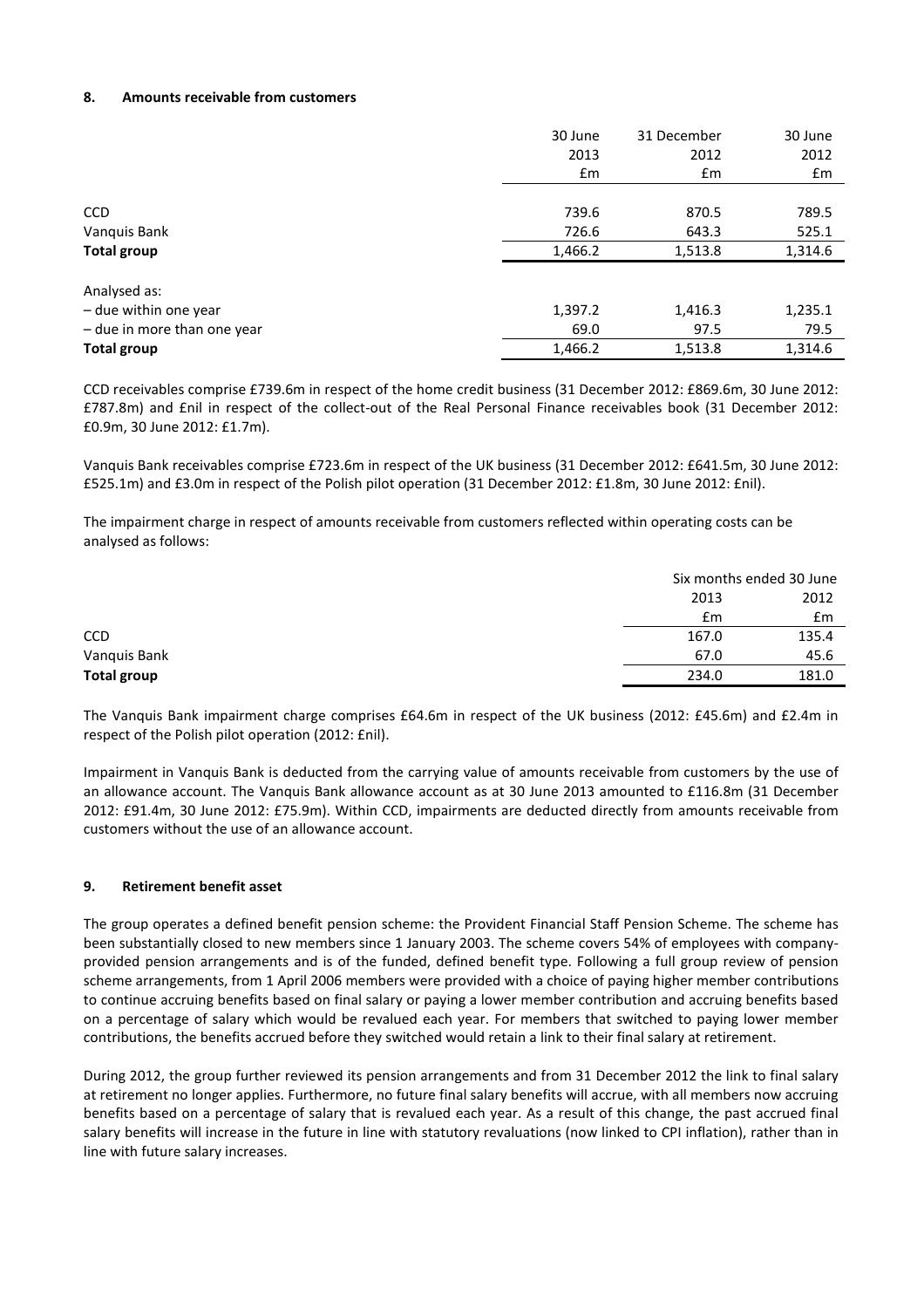# **9. Retirement benefit asset (continued)**

The most recent actuarial valuations of scheme assets and the present value of the defined benefit obligation were carried out as at 1 June 2012 by a qualified independent actuary. The valuation used for the purposes of IAS 19 'Employee benefits' has been based on the results of this valuation which has been updated by the actuary to take account of the requirements of IAS 19 in order to assess the liabilities of the scheme at the balance sheet date. Scheme assets are stated at fair value at the balance sheet date.

From 1 January 2013, the group has mandatorily adopted the amended IAS 19 which has resulted in a restatement of prior year comparatives (see note 3).

The net retirement benefit asset recognised in the balance sheet of the group is as follows:

|                                                              | 30 June | 31 December | 30 June |
|--------------------------------------------------------------|---------|-------------|---------|
|                                                              | 2013    | 2012        | 2012    |
|                                                              | £m      | Em          | £m      |
| Fair value of scheme assets                                  | 594.1   | 570.7       | 540.4   |
| Present value of funded defined benefit obligation           | (571.4) | (547.7)     | (515.8) |
| Net retirement benefit asset recognised in the balance sheet | 22.7    | 23.0        | 24.6    |

The amounts recognised in the income statement were as follows:

|                                               |        | Six months ended 30 June |
|-----------------------------------------------|--------|--------------------------|
|                                               | 2013   | 2012                     |
|                                               |        | (restated)               |
|                                               | £m     | £m                       |
| Current service cost                          | (3.6)  | (3.8)                    |
| Interest cost                                 | (12.2) | (12.5)                   |
| Expected return on scheme assets              | 12.8   | 12.8                     |
| Net charge recognised in the income statement | (3.0)  | (3.5)                    |

The net charge recognised in the income statement has been included within administrative costs.

Movements in the fair value of scheme assets were as follows:

|                                          | Six months ended 30 June |            |  |
|------------------------------------------|--------------------------|------------|--|
|                                          | 2013                     | 2012       |  |
|                                          |                          | (restated) |  |
|                                          | Em                       | £m         |  |
| Fair value of scheme assets at 1 January | 570.7                    | 525.0      |  |
| Expected return on scheme assets         | 12.8                     | 12.8       |  |
| Actuarial movements on scheme assets     | 11.9                     | 3.1        |  |
| Contributions by the group               | 7.4                      | 5.0        |  |
| Net benefits paid out                    | (8.7)                    | (5.5)      |  |
| Fair value of scheme assets at 30 June   | 594.1                    | 540.4      |  |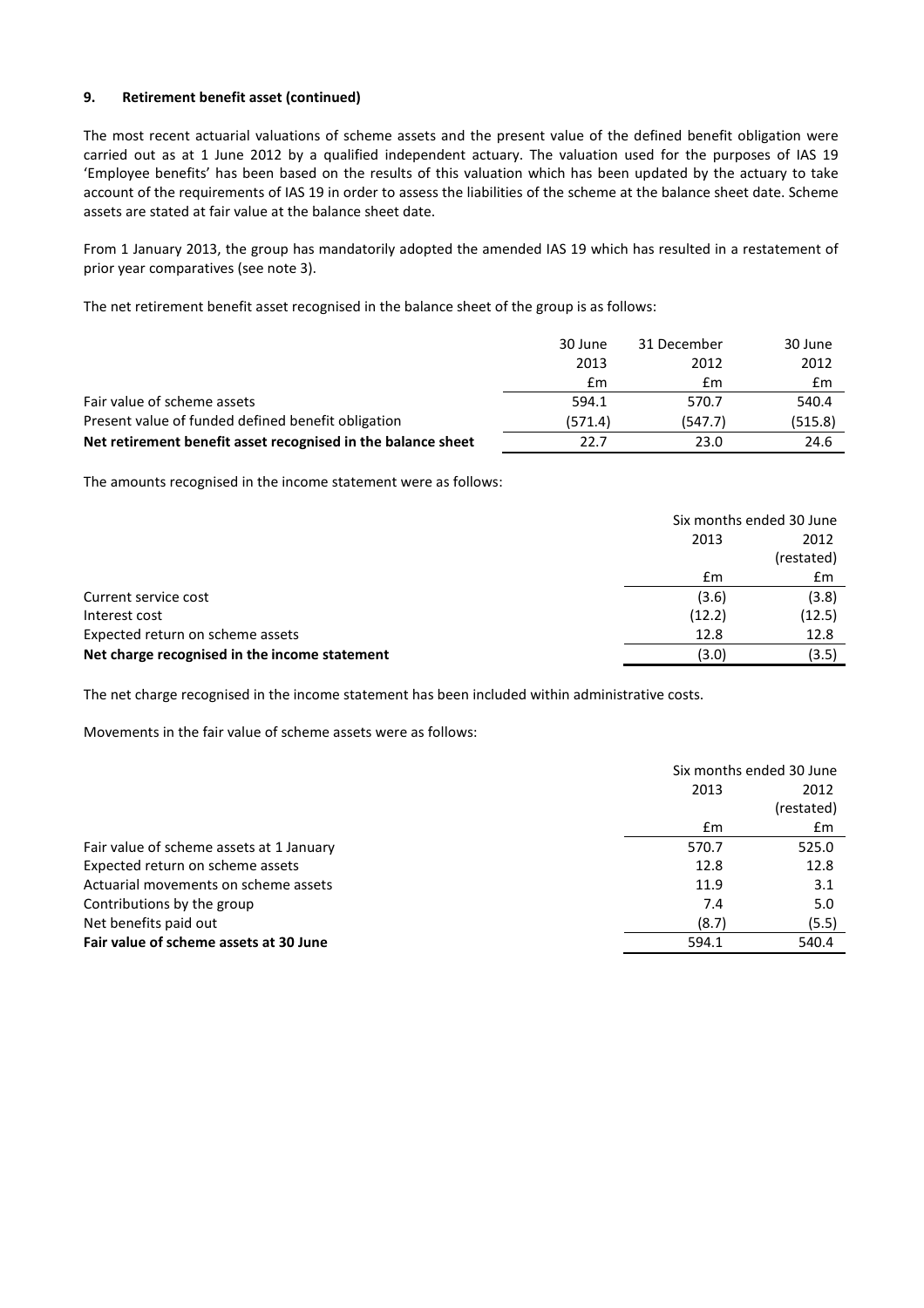# **9. Retirement benefit asset (continued)**

Movements in the present value of the defined benefit obligation were as follows:

|                                                              | Six months ended 30 June |            |  |
|--------------------------------------------------------------|--------------------------|------------|--|
|                                                              | 2013                     | 2012       |  |
|                                                              |                          | (restated) |  |
|                                                              | £m                       | £m         |  |
| Present value of the defined benefit obligation at 1 January | (547.7)                  | (511.5)    |  |
| Current service cost                                         | (3.6)                    | (3.8)      |  |
| Interest cost                                                | (12.2)                   | (12.5)     |  |
| Actuarial movements on scheme liabilities                    | (16.6)                   | 6.5        |  |
| Net benefits paid out                                        | 8.7                      | 5.5        |  |
| Present value of the defined benefit obligation at 30 June   | (571.4)                  | (515.8)    |  |

The principal actuarial assumptions used at the balance sheet date were as follows:

|                                                 | 30 June | 31 December | 30 June |
|-------------------------------------------------|---------|-------------|---------|
|                                                 | 2013    | 2012        | 2012    |
|                                                 | %       | %           | %       |
| Price inflation                                 | 3.40    | 3.00        | 2.90    |
| Rate of increase in pensionable salaries        |         |             | 3.90    |
| Rate of increase to pensions in payment         | 3.10    | 2.80        | 2.90    |
| Inflationary increases to pensions in deferment | 2.65    | 2.25        | 1.90    |
| Discount rate                                   | 4.60    | 4.50        | 4.90    |

The mortality assumptions used in the valuation of the group's defined benefit pension scheme are based on the mortality experience of self-administered pension schemes and allow for future improvements in life expectancy.

The group uses the S1PA standard tables as the basis for projecting mortality adjusted for the following factors:

- A 5% upward adjustment to mortality rates for males and a 15% upward adjustment for females is made in order to reflect lower life expectancies within the scheme compared to average pension schemes; and
- The projections are combined with the medium cohort improvement factors in order to predict future improvements in life expectancy, subject to an annual minimum rate of improvement of 1%.

In more simple terms, members who retire in the future at age 65 will live on average for a further 24 years if they are male (31 December 2012: 24 years, 30 June 2012: 23 years) and for a further 26 years if they are female (31 December 2012: 26 years, 30 June 2012: 25 years). If assumed life expectancies had been one year greater for the scheme, the net retirement benefit asset would have reduced by approximately £23m (31 December 2012: £20m, 30 June 2012: £20m).

An analysis of amounts recognised in the statement of comprehensive income is set out below:

|                                                                                | Six months ended 30 June |            |
|--------------------------------------------------------------------------------|--------------------------|------------|
|                                                                                | 2013                     | 2012       |
|                                                                                |                          | (restated) |
|                                                                                | £m                       | £m         |
| Actuarial movements on scheme assets                                           | 11.9                     | 3.1        |
| Actuarial movements on scheme liabilities                                      | (16.6)                   | 6.5        |
| Actuarial movements recognised in the statement of comprehensive income in the |                          |            |
| period                                                                         | (4.7)                    | 9.6        |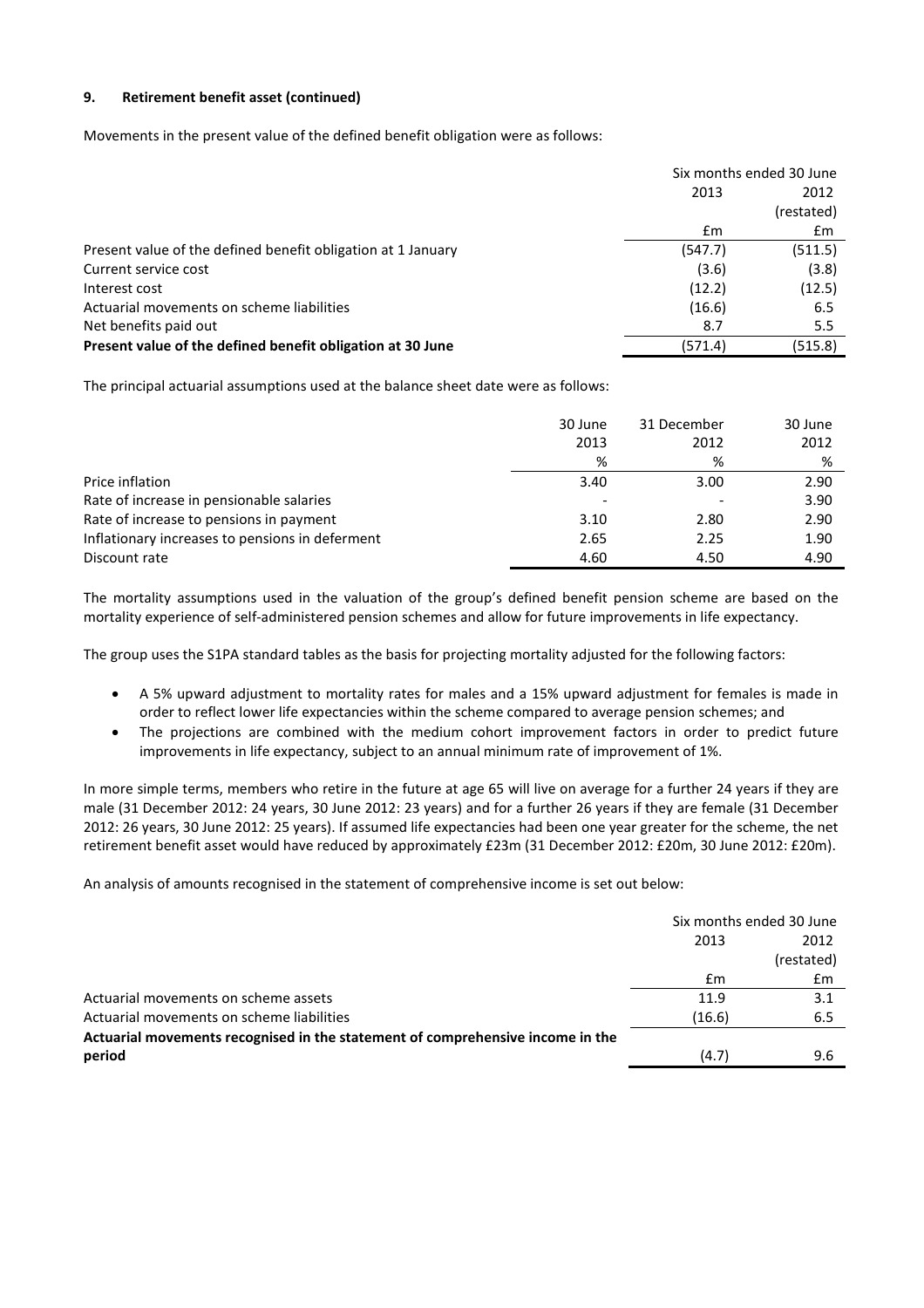#### **10. Reconciliation of profit after taxation to cash generated from operations**

|                                                             | Six months ended 30 June |            |  |
|-------------------------------------------------------------|--------------------------|------------|--|
|                                                             | 2013                     | 2012       |  |
|                                                             |                          | (restated) |  |
|                                                             | $\mathbf{f}$ m           | £m         |  |
| <b>Profit after taxation</b>                                | 55.3                     | 54.0       |  |
| Adjusted for:                                               |                          |            |  |
| – tax charge                                                | 16.7                     | 17.5       |  |
| - finance costs                                             | 36.4                     | 35.1       |  |
| - share-based payment charge                                | 4.6                      | 2.5        |  |
| - retirement benefit charge (note 9)                        | 3.0                      | 3.5        |  |
| - amortisation of intangible assets                         | 2.0                      | 2.9        |  |
| - depreciation of property, plant and equipment             | 3.3                      | 3.8        |  |
| - loss on disposal of property, plant and equipment         | 0.1                      |            |  |
| Changes in operating assets and liabilities:                |                          |            |  |
| - amounts receivable from customers                         | 47.6                     | 18.1       |  |
| - trade and other receivables                               | (5.9)                    | (7.5)      |  |
| - trade and other payables                                  | 5.3                      | 8.5        |  |
| - contributions into the retirement benefit scheme (note 9) | (7.4)                    | (5.0)      |  |
| - derivative financial instruments                          | (0.1)                    | 0.1        |  |
| Cash generated from operations                              | 160.9                    | 133.5      |  |

# **11. Fair value disclosures**

The group holds the following financial instruments at fair value:

|                                           | 30 June       | 31 December   | 30 June |
|-------------------------------------------|---------------|---------------|---------|
|                                           | 2013          | 2012          | 2012    |
|                                           | $\mathsf{fm}$ | $\mathsf{fm}$ | £m      |
| <b>Recurring fair value measurements:</b> |               |               |         |
| <b>Financial assets</b>                   |               |               |         |
| Cross-currency swaps                      | 10.2          | 8.1           | 10.4    |
| Foreign exchange contracts                |               |               | 0.3     |
| <b>Total</b>                              | 10.2          | 8.1           | 10.7    |
| <b>Financial liabilities</b>              |               |               |         |
| Interest rate swaps                       | (7.3)         | (9.4)         | (10.5)  |
| Cross-currency swaps                      |               | (1.9)         | (0.3)   |
| Foreign exchange contracts                | (0.3)         | (0.1)         |         |
| <b>Total</b>                              | (7.6)         | (11.4)        | (10.8)  |

All financial instruments held at fair value include the use of level 2 inputs as they are not traded in an active market and are valued using discounted contractual cash flows, incorporating interest rates and yield curves observable at commonly quoted intervals and foreign exchange rates as at the balance sheet date. There have been no transfers of assets or liabilities between levels of the fair value hierarchy. There are no non-recurring fair value measurements.

Except as detailed in the following table, the directors consider that the carrying value of financial assets and financial liabilities recorded at amortised cost in the financial statements are approximately equal to their fair values:

|                                   | Carrying amount |             |           | Fair value |             |           |
|-----------------------------------|-----------------|-------------|-----------|------------|-------------|-----------|
|                                   | 30 June         | 31 December | 30 June   | 30 June    | 31 December | 30 June   |
|                                   | 2013            | 2012        | 2012      | 2013       | 2012        | 2012      |
|                                   | £m              | £m          | £m        | £m         | £m          | Em        |
| <b>Financial assets</b>           |                 |             |           |            |             |           |
| Amounts receivable from customers | 1,466.2         | 1.513.8     | 1.314.6   | 2.100.0    | 2.100.0     | 1,800.0   |
| <b>Financial liabilities</b>      |                 |             |           |            |             |           |
| Bank and other borrowings         | (1, 181.7)      | (1,201.4)   | (1,042.5) | (1, 264.8) | (1, 297.3)  | (1,096.5) |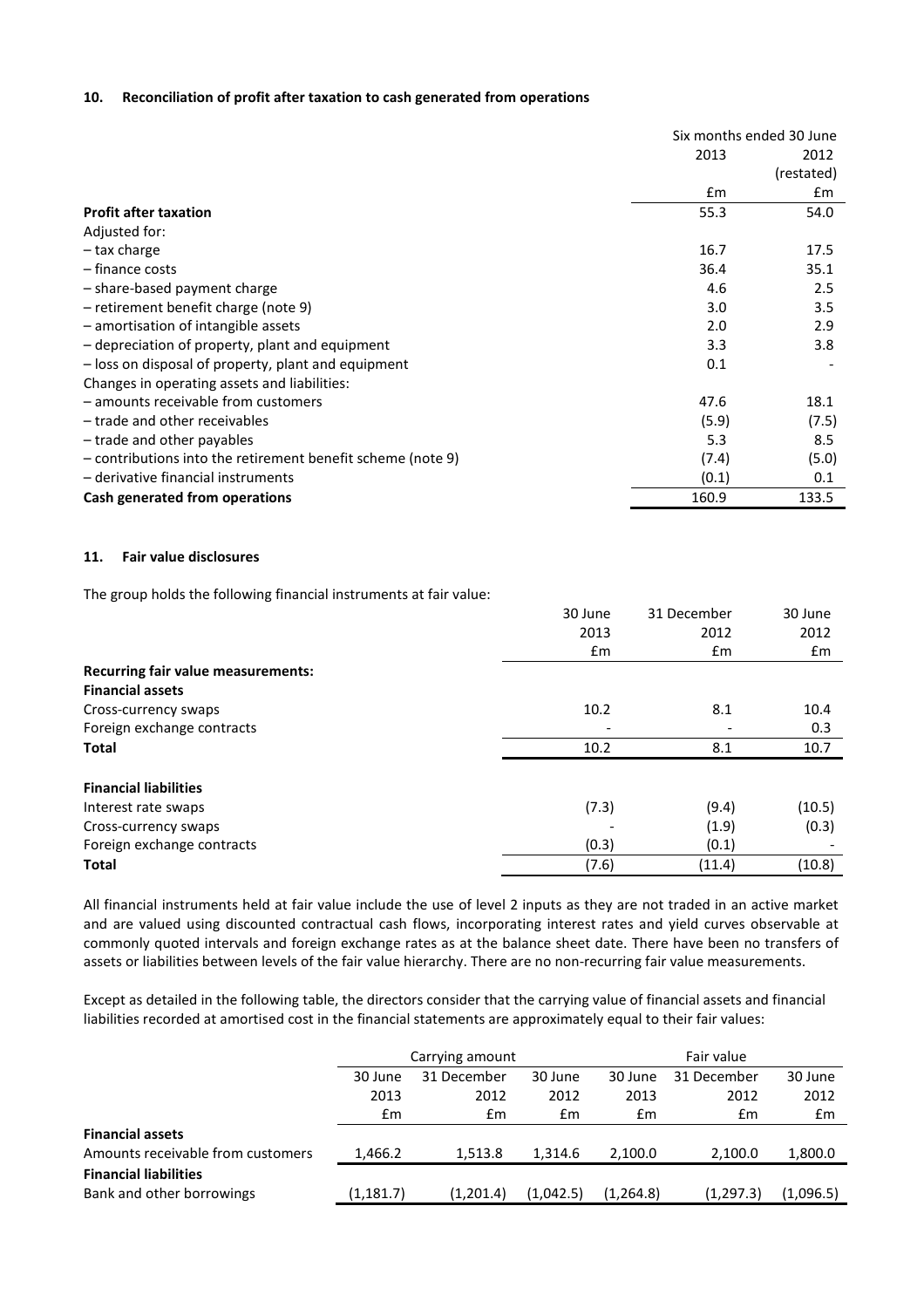# **12. Seasonality**

The group's peak period of lending to customers is in the lead-up to the Easter holidays in the first half of each financial year and then more significantly in the lead-up to Christmas in the second half of the financial year. Typically, approximately 60% of home credit loans issued by CCD are made in the second half of the financial year and the group's peak borrowing requirement arises in December. In addition, the group's accounting policies relating to revenue and impairment are an important influence on the recognition of the group's profit between the first and second halves of the financial year. The interest income earned on loans and receivables is spread on an effective yield basis over the contractual term of the group's loans and receivables resulting in revenue being split broadly evenly between the first and second halves of the financial year, notwithstanding that the larger proportion of credit is issued in the second half of the financial year. The accounting policy relating to the impairment of customer receivables requires impairments to be recognised only when there is objective evidence of impairment of a customer balance, such as a missed payment. This results in the group's largest impairment charges arising early in each financial year when customers default on loans they received in the lead-up to Christmas. Typically, the first half impairment charge in CCD represents approximately 60% of the full year impairment charge.

The analysis set out above relates to CCD only. Vanquis Bank is still in a growth phase and at this stage of its development the influence of its growth has a much more significant impact on the profits reported by the business during the financial year than the underlying seasonality.

#### **Statement of directors' responsibilities**

The directors confirm that, to the best of their knowledge, the unaudited condensed consolidated interim financial information has been prepared in accordance with IAS 34 as adopted by the European Union, and that the interim report includes a fair review of the information required by DTR 4.2.7R and DTR 4.2.8R, namely:

- An indication of important events that have occurred during the first six months of the financial year and their impact on the unaudited condensed consolidated interim financial information, and a description of the principal risks and uncertainties for the remaining six months of the financial year; and
- Material related party transactions that have occurred in the first six months of the financial year and any material changes in the related party transactions described in the last annual report and financial statements.

The current directors of Provident Financial plc are listed in the 2012 Annual Report & Financial Statements. Robert Hough retired from the board on 31 January 2013. There have been no other changes in directors during the six months ended 30 June 2013. A list of current directors is also maintained on the Provident Financial website: www.providentfinancial.com.

The maintenance and integrity of the Provident Financial plc website is the responsibility of the directors; the work carried out by the auditors does not involve consideration of these matters and, accordingly, the auditors accept no responsibility for any changes that may have occurred to the financial statements since they were initially presented on the website.

Legislation in the United Kingdom governing the preparation and dissemination of financial statements may differ from legislation in other jurisdictions.

By order of the board

Peter Crook – Chief Executive Andrew Fisher – Finance Director

23 July 2013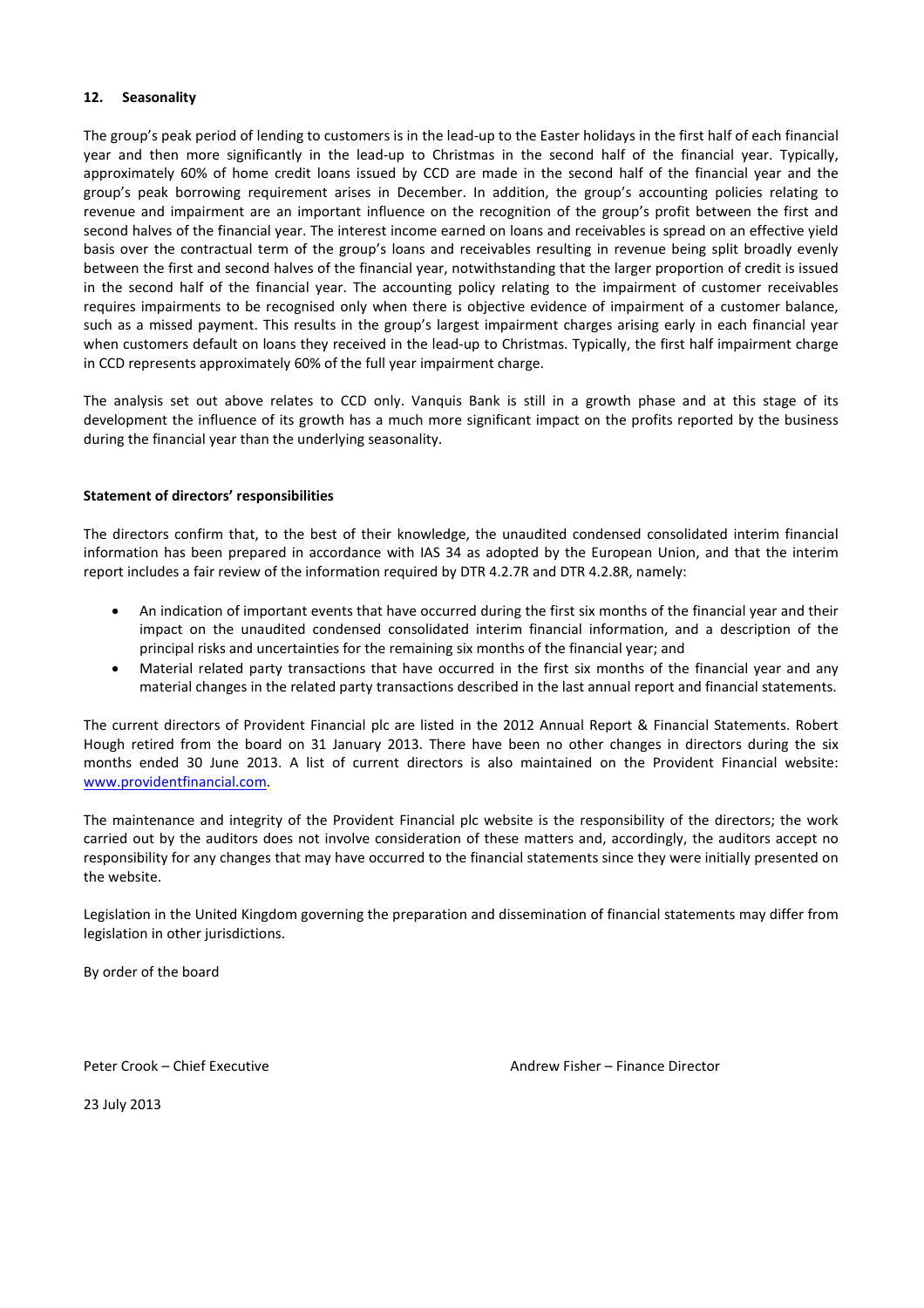#### **Independent review report to Provident Financial plc**

We have been engaged by the company to review the unaudited condensed consolidated interim financial information in the interim report for the six months ended 30 June 2013, which comprises the consolidated income statement, the consolidated statement of comprehensive income, the consolidated balance sheet, the consolidated statement of changes in shareholders' equity, the consolidated statement of cash flows and the related notes 1 to 12. We have read the other information contained in the interim report and considered whether it contains any apparent misstatements or material inconsistencies with the information in the unaudited condensed consolidated interim financial information.

This report is made solely to the company in accordance with International Standard on Review Engagements (UK and Ireland) 2410 "Review of Interim Financial Information Performed by the Independent Auditor of the Entity" issued by the Auditing Practices Board. Our work has been undertaken so that we might state to the company those matters we are required to state to it in an independent review report and for no other purpose. To the fullest extent permitted by law, we do not accept or assume responsibility to anyone other than the company, for our review work, for this report, or for the conclusions we have formed.

#### **Directors' responsibilities**

The interim report is the responsibility of, and has been approved by, the directors. The directors are responsible for preparing the interim report in accordance with the Disclosure and Transparency Rules of the United Kingdom's Financial Conduct Authority.

As disclosed in note 2, the annual financial statements of the group are prepared in accordance with IFRSs as adopted by the European Union. The unaudited condensed consolidated interim financial information included in this interim report has been prepared in accordance with International Accounting Standard 34, 'Interim Financial Reporting', as adopted by the European Union.

#### **Our responsibility**

Our responsibility is to express to the company a conclusion on the unaudited condensed consolidated interim financial information in the interim report based on our review.

#### **Scope of review**

We conducted our review in accordance with International Standard on Review Engagements (UK and Ireland) 2410 "Review of Interim Financial Information Performed by the Independent Auditor of the Entity" issued by the Auditing Practices Board for use in the United Kingdom. A review of interim financial information consists of making inquiries, primarily of persons responsible for financial and accounting matters, and applying analytical and other review procedures. A review is substantially less in scope than an audit conducted in accordance with International Standards on Auditing (UK and Ireland) and consequently does not enable us to obtain assurance that we would become aware of all significant matters that might be identified in an audit. Accordingly, we do not express an audit opinion.

#### **Conclusion**

Based on our review, nothing has come to our attention that causes us to believe that the unaudited condensed consolidated interim financial information in the interim report for the six months ended 30 June 2013 is not prepared, in all material respects, in accordance with International Accounting Standard 34 as adopted by the European Union and the Disclosure and Transparency Rules of the United Kingdom's Financial Conduct Authority.

#### **Deloitte LLP**

Chartered Accountants and Statutory Auditor Manchester, United Kingdom 23 July 2013